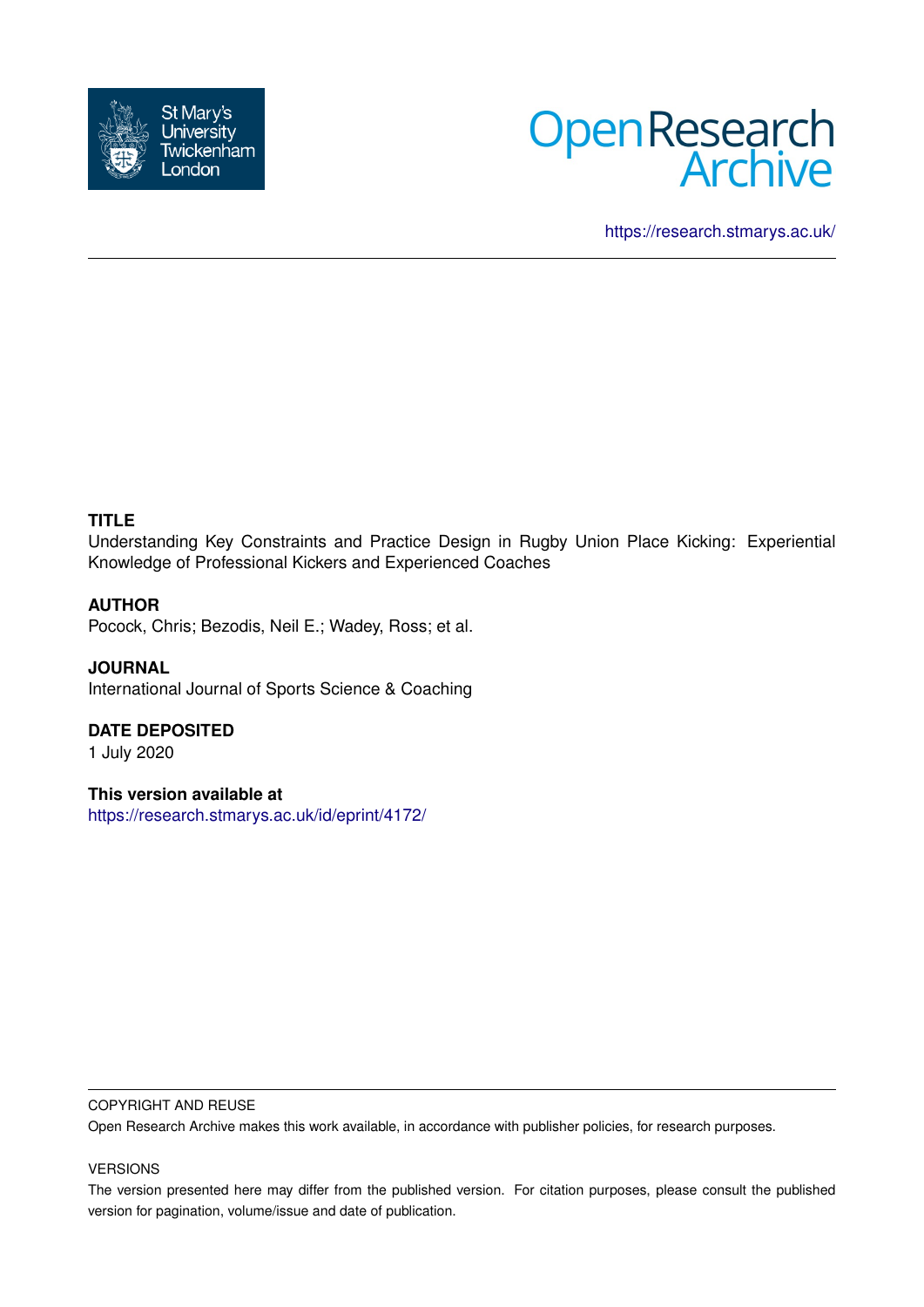| $\mathbf{1}$   | Running Head: EXPERIENTIAL KNOWLEDGE OF RUGBY PLACE KICKING                                                                                                                                                                                                                                          |
|----------------|------------------------------------------------------------------------------------------------------------------------------------------------------------------------------------------------------------------------------------------------------------------------------------------------------|
| 2              | Understanding Key Constraints and Practice Design in Rugby Union Place Kicking:                                                                                                                                                                                                                      |
| 3              | Experiential Knowledge of Professional Kickers and Experienced Coaches                                                                                                                                                                                                                               |
| $\overline{4}$ |                                                                                                                                                                                                                                                                                                      |
| 5              | Chris Pocock <sup>a,b</sup>                                                                                                                                                                                                                                                                          |
| 6              | St Mary's University, Twickenham; Kingston University, London                                                                                                                                                                                                                                        |
| 7              |                                                                                                                                                                                                                                                                                                      |
| 8              | Neil E. Bezodis <sup>c</sup>                                                                                                                                                                                                                                                                         |
| 9              | Swansea University                                                                                                                                                                                                                                                                                   |
| 10             |                                                                                                                                                                                                                                                                                                      |
| 11             | Keith Davids <sup>d</sup>                                                                                                                                                                                                                                                                            |
| 12             | Sheffield Hallam University                                                                                                                                                                                                                                                                          |
| 13             |                                                                                                                                                                                                                                                                                                      |
| 14             | Ross Wadey <sup>a</sup>                                                                                                                                                                                                                                                                              |
| 15             | St Mary's University, Twickenham                                                                                                                                                                                                                                                                     |
| 16             |                                                                                                                                                                                                                                                                                                      |
| 17             | Jamie S. North <sup>a</sup>                                                                                                                                                                                                                                                                          |
| 18             | St Mary's University, Twickenham                                                                                                                                                                                                                                                                     |
| 19             |                                                                                                                                                                                                                                                                                                      |
| 20<br>21<br>22 | <sup>a</sup> Faculty of Sport, Health and Applied Science, St Mary's University, Twickenham, U.K.<br><sup>b</sup> Department of Applied and Human Sciences, Kingston University, London, U.K.<br><sup>c</sup> Applied Sports, Technology, Exercise and Medicine Research Centre, Swansea University, |
| 23<br>24<br>25 | U.K.<br><sup>d</sup> Sport & Human Performance Research Group, Sheffield Hallam University, U.K.                                                                                                                                                                                                     |
| 26<br>27<br>28 | Correspondence concerning this article should be addressed to Dr Chris Pocock, Department<br>of Applied and Human Sciences, Kingston University, London, KT1 2EE. Tel: 020 8417<br>5374; Email: c.pocock@kingston.ac.uk.                                                                             |
| 29             | Word count: 5,948.                                                                                                                                                                                                                                                                                   |
|                |                                                                                                                                                                                                                                                                                                      |
| 30             | Accepted for publication in International Journal of Sport Science & Coaching on $27th$                                                                                                                                                                                                              |
| 31             | <b>June 2020.</b>                                                                                                                                                                                                                                                                                    |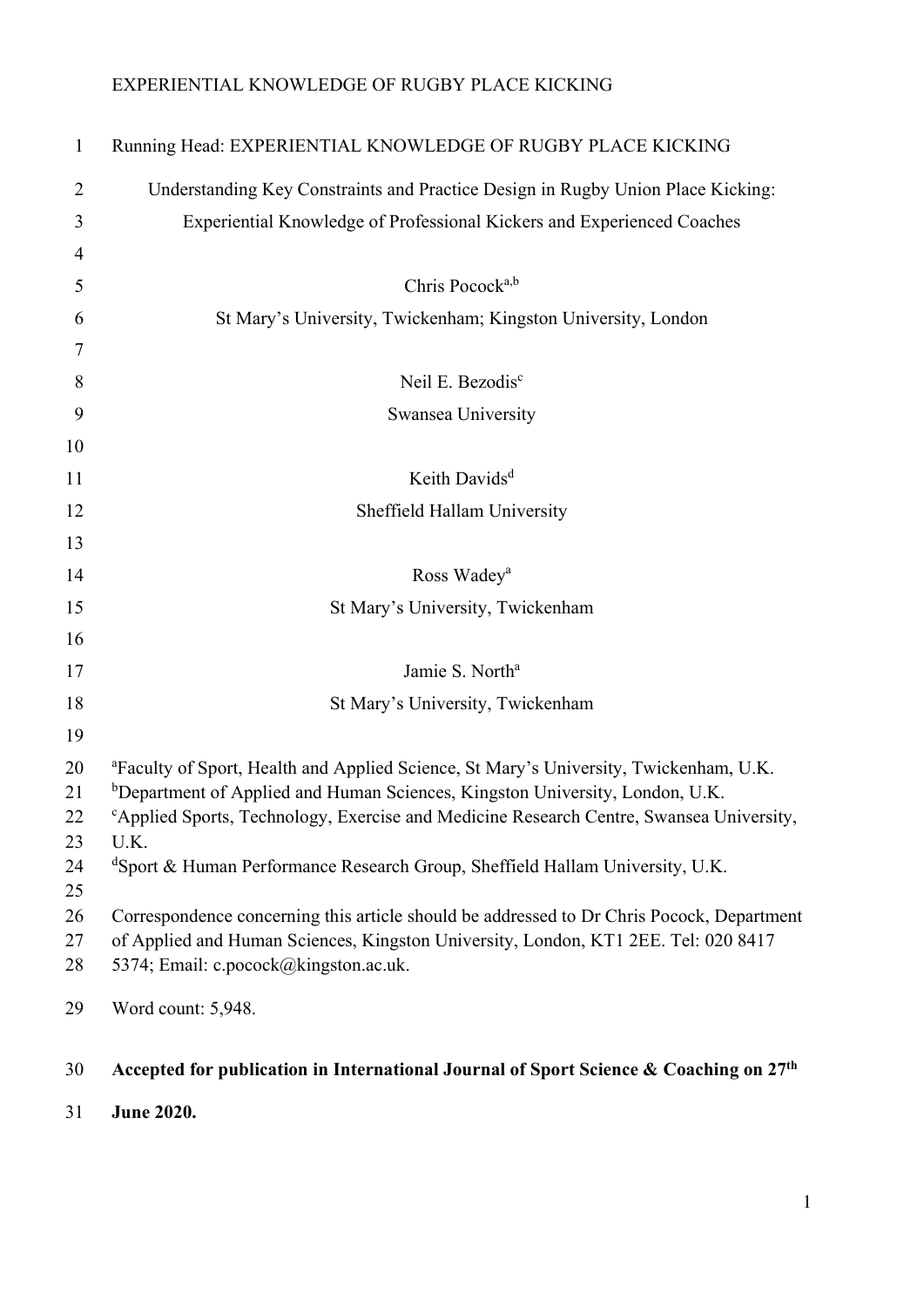#### 32 Abstract

33 Place kicks present valuable opportunities to score points in Rugby Union, which are 34 typically performed under varying constraints in competitive performance environments. 35 Previous quantitative studies suggest these interacting constraints can influence fluctuations 36 in place kick success. To further the understanding of how fluctuations in place kicking 37 success emerge, our aim was twofold: i) to explore and identify the key constraints that 38 professional place kickers and experienced place kicking coaches perceive to influence the 39 difficulty of a place kick and ii) to understand the level to which current place kicking 40 practice environments represent these key constraints experienced in performance 41 environments. Six professional place kickers and six experienced place kicking coaches were 42 interviewed. Using a deductive thematic analysis, 11 key constraints were identified: 43 individual constraints of expectation for success and fatigue, task constraints of angle and 44 distance to goalposts, environmental constraints of wind, weather, pitch, and crowd, and 45 situational constraints of previous kicking performance, time remaining and current score 46 margin. Place kicking is typically practised individually or with a small number of place 47 kickers in isolation from team sessions. Where possible, coaches should be encouraged to 48 include place kicking in simulated game scenarios during practice to represent key constraints 49 from performance environments. Our study demonstrates how experiential knowledge can 50 enrich the understanding of sport performance and inform the design of practice 51 environments which simulate relevant constraints of competitive performance to enhance 52 skill adaptation of athletes.

53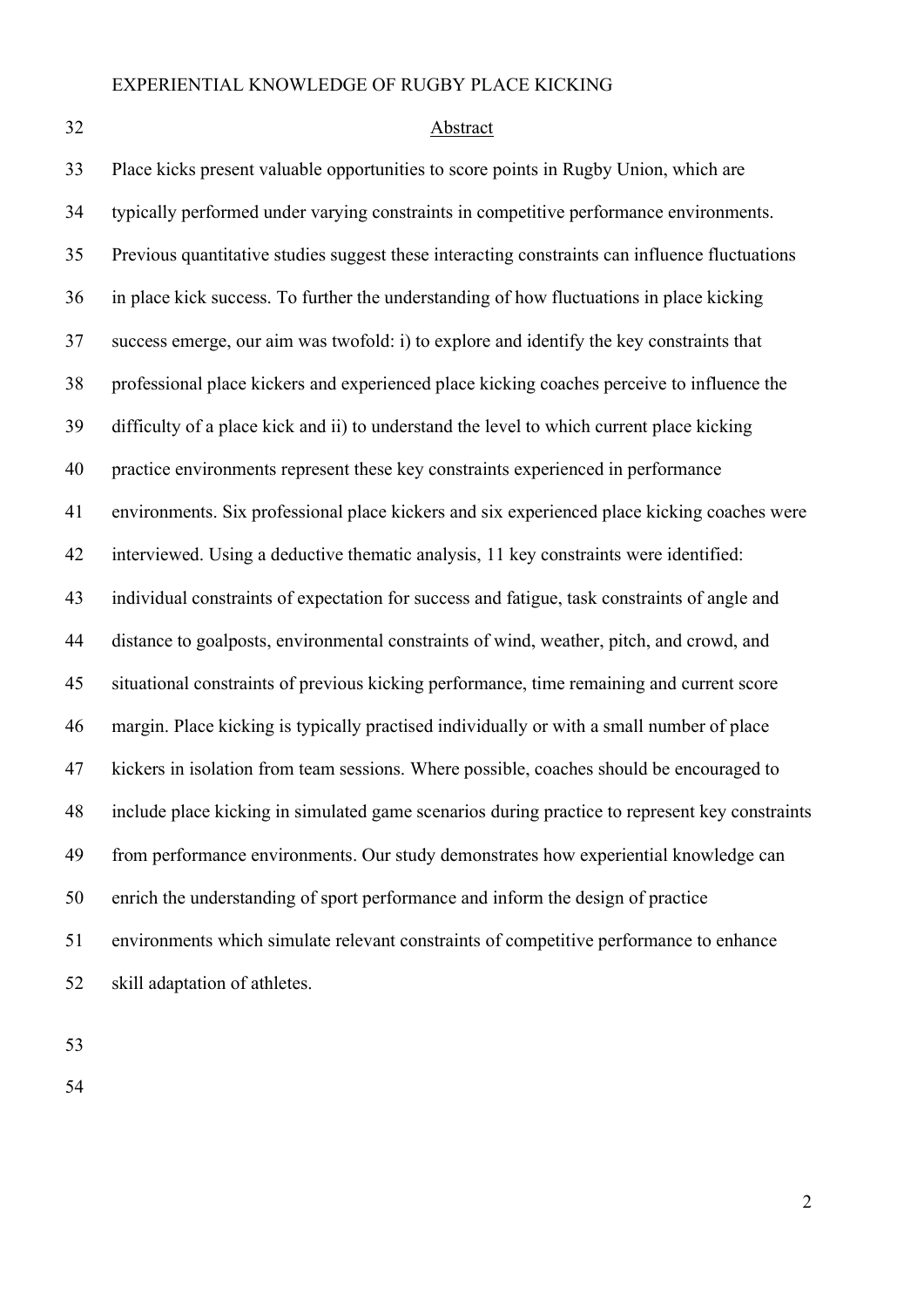55 Experiential knowledge can be used in combination with quantitative research to 56 identify the key information that shapes emerging behaviours in competitive performance 57 environments. Whilst quantitative research has identified fluctuations in success percentage 58 of skills in competitive environments,  $1-3$  this type of research is limited for understanding the 59 contributing factors which interact during performance fluctuations. Recognising these 60 limitations, there has been a growing tendency in sport science and coaching research to 61 consider the experiential knowledge of expert sport performers and coaches, which has been 62 gained through years of practice and performance experiences at various levels of 63 competition.<sup>4-7</sup> Informed by the theoretical framework of ecological dynamics, rich 64 experiential knowledge of expert coaches and performers can be analysed to help identify key 65 task, environmental, and individual constraints<sup>8</sup> to understand how performance fluctuations 66 can occur. Identifying key constraints using experiential knowledge can also provide the 67 focus for future empirical investigations, support theoretical frameworks, and inform practice 68 design. $5,9$ 

69 One of the main challenges facing coaches is to design practice environments that 70 facilitate the transfer of skills to competitive performance environments.<sup>10</sup> One way to 71 achieve this aim is by using the theoretical framework of Representative Learning Design,  $11$ 72 which proposes that practice designs should include key information sampled from 73 competitive performance environments. To inform Representative Learning Design, the 74 insights gained from experiential knowledge can be considered in combination with 75 experimental and performance analytical approaches to studying sport performance.

76 In international Rugby Union, place kicking performance fluctuates under varying 77 task constraints (e.g. distance and angle to goalposts) and under specific situational 78 constraints (e.g. previous kicking performance, current score margin, time remaining).<sup>2-3, 12</sup>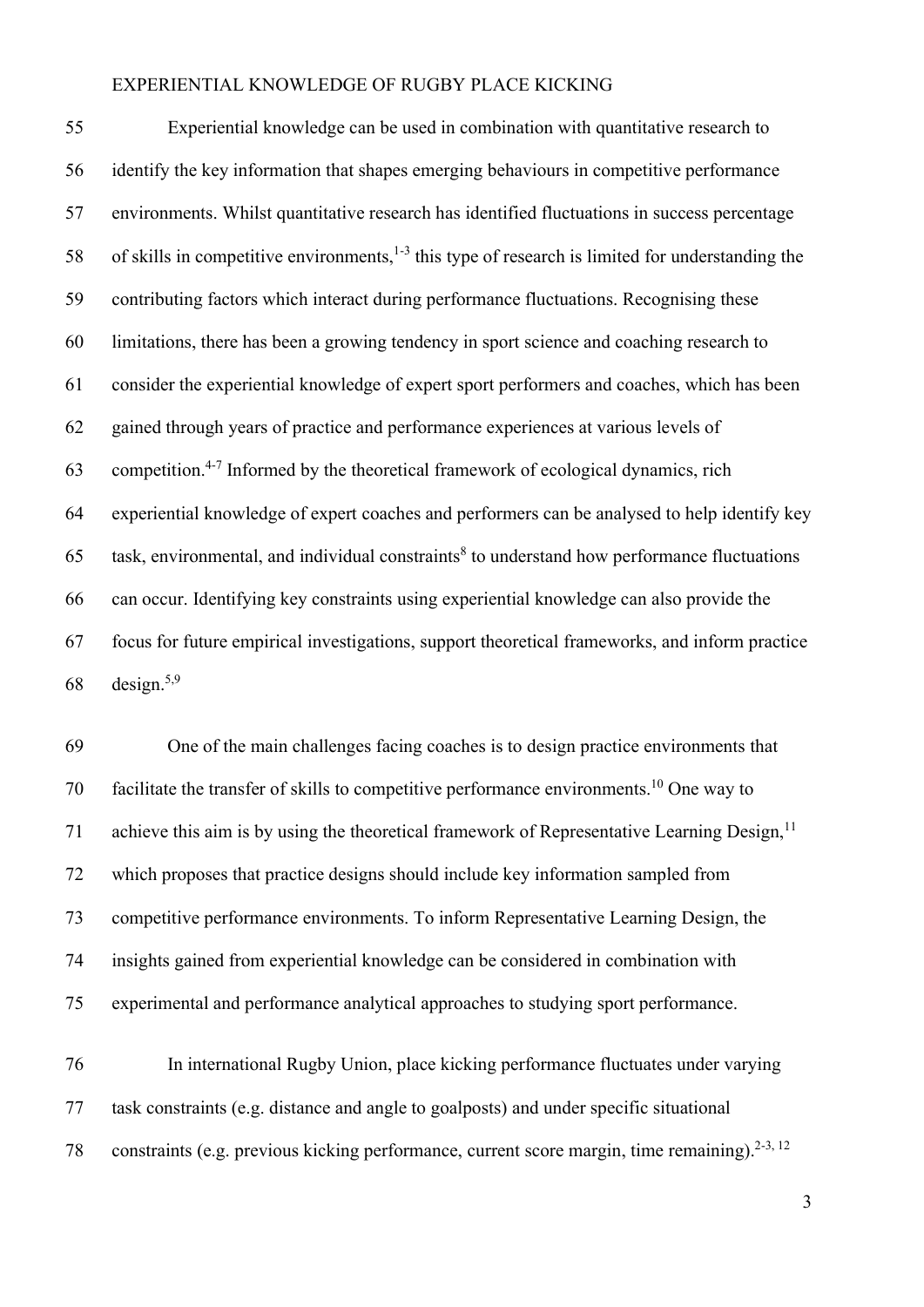79 For example, in the 2015 Rugby World Cup, place kicking success was 8% lower in the 10 80 minutes before half-time, compared with the mean tournament success percentage, and 7% 81 lower following a previous unsuccessful attempt, compared with following a successful  $82$  attempt.<sup>2</sup> These findings informed suggestions that specific situational constraints, which in 83 Rugby Union can be related to time remaining and current score within the game,  $13 \text{ may}$ 84 influence individual constraints such as thoughts, emotions, and fatigue.<sup>2</sup> Furthermore, 85 environmental constraints (e.g. wind and weather conditions) can vary within and between 86 games, which may influence perceived affordances for place kickers.<sup>14</sup> Understanding the 87 influence of key constraints, and their interaction in performance environments, can inform 88 explanations for emerging behaviours of place kickers.

89 Previous studies using quantitative data in isolation can only inform suggestions based 90 on observed performance outcomes.  $2-3$ ,  $12$  However, this type of analysis is limited for 91 providing any clear explanations for how performance fluctuations can occur. Moreover, 92 there may be key constraints, the effects of which are not easily measurable (if at all) using 93 quantitative analysis methods only. Therefore, tapping into the experiential knowledge of 94 professional place kickers can help identify key task, environmental, and individual 95 constraints that influence perceptions of task difficulty and performance.

96 In addition to experiential knowledge of performers, coaches are perceptively attuned 97 to relevant constraints within performance environments from their experiences of observing 98 and coaching specific skills within their sport.<sup>5</sup> Given their experiences of working closely 99 with place kickers to improve performance, the experiential knowledge of specialist place 100 kicking coaches is vital to understanding key constraints in competitive environments. 101 Furthermore, designing effective practice environments to improve place kicking 102 performance is critical for Rugby Union coaches, especially given the important contribution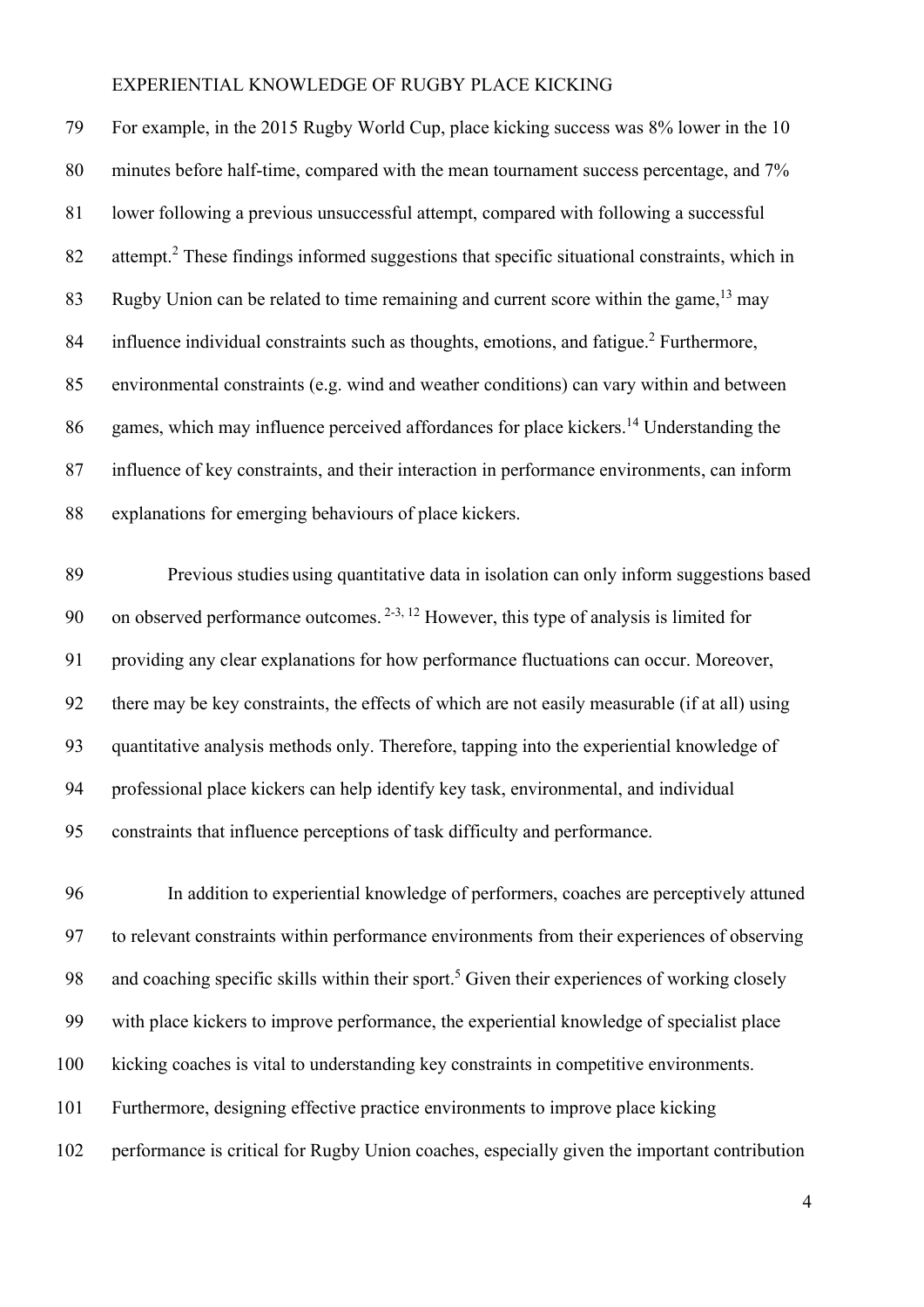| 103 | of place kicking to the outcome of matches (e.g. 45% of all points scored in 582 international             |
|-----|------------------------------------------------------------------------------------------------------------|
| 104 | matches between 2002-2011 <sup>3</sup> ). Despite the value of place kicking, and the great responsibility |
| 105 | of one player within a team to consistently score points with place kicks, there is currently a            |
| 106 | lack of evidence-based recommendations for how to design place kicking practice                            |
| 107 | environments. Whilst there are previous examples of qualitative studies in Rugby Union,                    |
| 108 | these have typically used isolated case studies with an individual place kicker or coach, to               |
| 109 | understand pre-performance routines <sup>15</sup> or place kicking technique. <sup>16</sup> To provide     |
| 110 | recommendations for representative practice environments, there is a need to understand key                |
| 111 | constraints in performance environments from the perspectives of place kickers and coaches.                |
| 112 | Combining the experiential knowledge of place kickers and coaches to understand                            |
| 113 | their perspectives of key constraints can be aligned to concepts from the theoretical                      |
| 114 | framework of ecological dynamics. This rich mix of experiential and empirical knowledge                    |
| 115 | can inform the design of representative practice environments which seek to induce similar                 |
| 116 | perceptions of pressure and emotions as experienced in competitive environments. <sup>17</sup>             |
| 117 | Therefore, our first aim was to explore and identify the key constraints that professional place           |
| 118 | kickers and experienced place kicking coaches perceive to influence the difficulty of a place              |
| 119 | kick. Our second aim was to understand the level to which current place kicking practice                   |
| 120 | environments represent key constraints experienced in competitive performance                              |
| 121 | environments, which can then inform recommendations for designing representative practice                  |
| 122 | environments.                                                                                              |

123 Method

124 Participants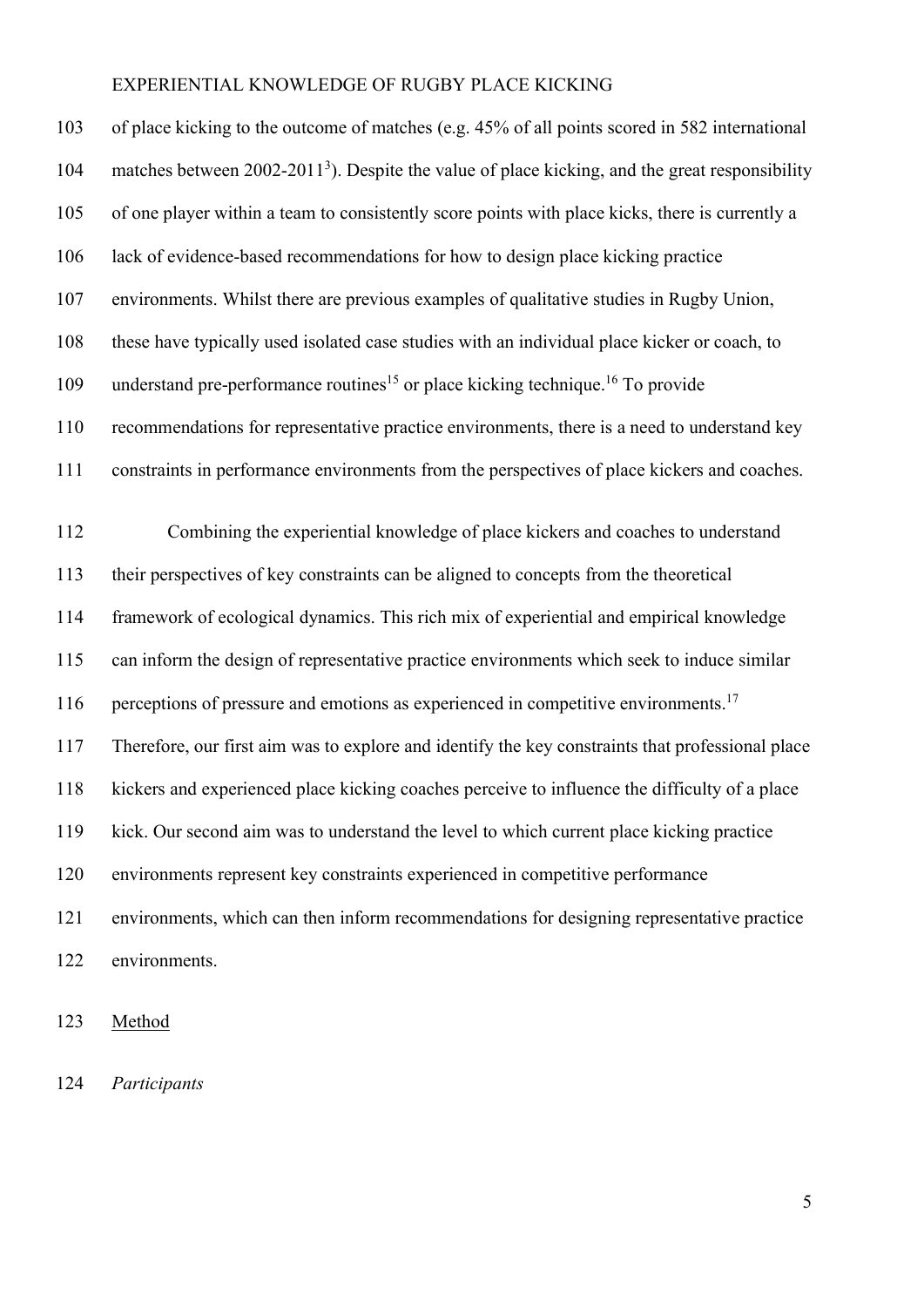125 Six male place kickers and six male place kicking coaches were selected for the study. 126 Participants were selected using criterion-based purposeful sampling to identify individuals 127 that were experienced with the skill of interest: place kicking in Rugby Union. All six place 128 kickers were selected because they satisfied two key criteria: having the role of place kicker 129 within their team and having experience of place kicking in professional Rugby Union. All 130 six place kicking coaches were selected as they were all currently responsible for specialist 131 coaching of Rugby Union place kickers. The coaches satisfied this requirement because they 132 had specific experiences of observing, analysing, and designing practice environments for 133 place kicking, which other coaches (e.g. head coach, forwards coach) within Rugby Union 134 teams may not have.

135 All six place kickers were currently playing in the first team squads of English 136 Premiership teams at the time of interview (mean  $\pm$  SD age: 24.8  $\pm$  4.1 years; career first 137 team appearances:  $93 \pm 94$ ; career first team points scored:  $548 \pm 572$ ; international caps:  $9 \pm 72$ 138 19; international points scored  $25 \pm 41$ ; Table 1). The six specialist place kicking coaches 139 (mean  $\pm$  SD age: 38.8  $\pm$  9.2 years; coaching experience: 11.3  $\pm$  7.5 years; Table 2) were all 140 currently working with Super Rugby, English Premiership, English Championship, or semi-141 professional teams at the time of interview. Ethical approval was obtained from the local 142 University ethics committee and all participants gave written informed consent.

143

144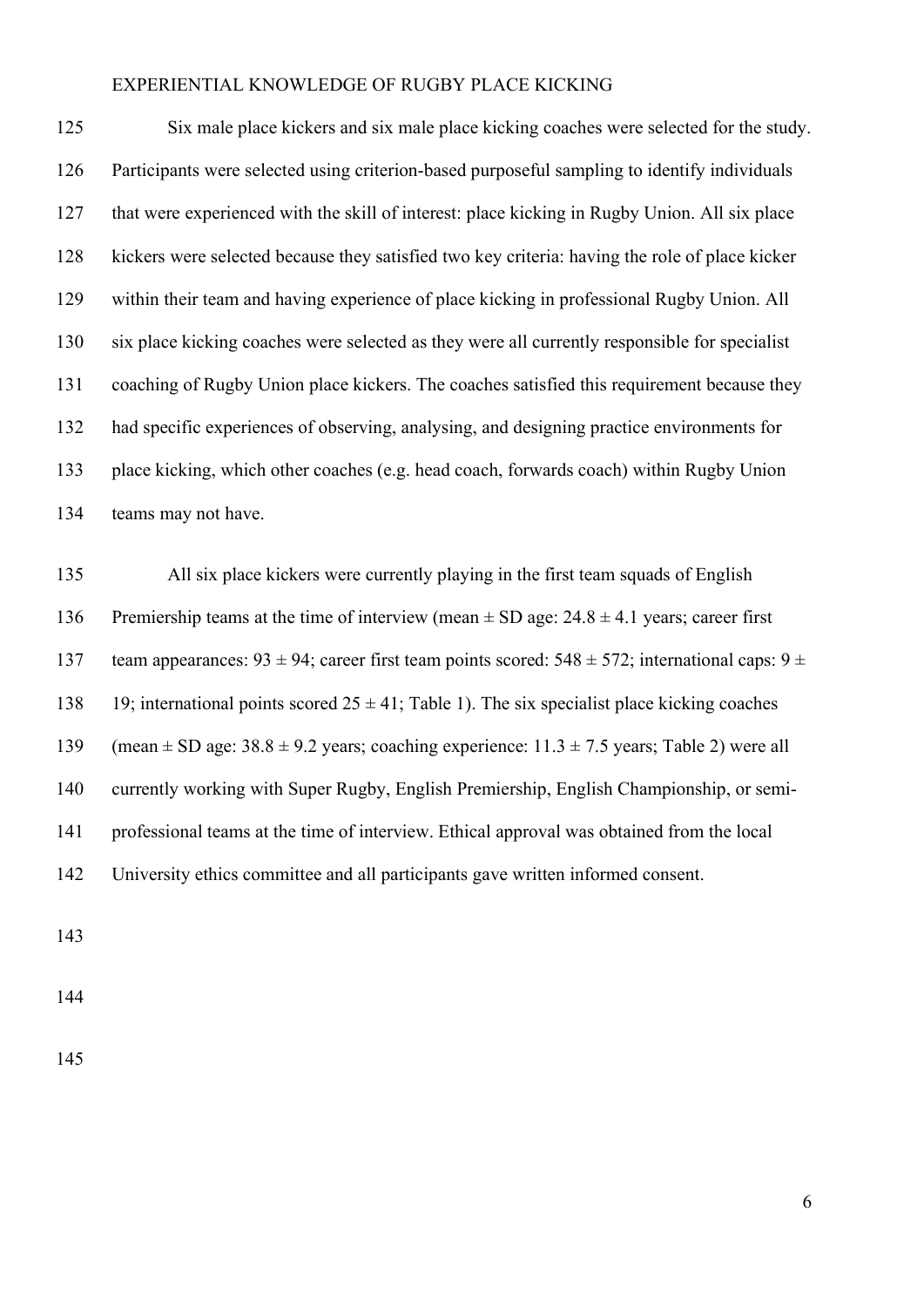| Place<br>Kicker | Age | First Team First Team<br>League<br>Appearances | Points<br>Scored | Senior<br>International<br>Appearances | Senior<br>International<br>Points Scored |
|-----------------|-----|------------------------------------------------|------------------|----------------------------------------|------------------------------------------|
| $\mathbf{1}$    | 19  | $\mathbf{1}$                                   | $\boldsymbol{0}$ | $\boldsymbol{0}$                       | $\boldsymbol{0}$                         |
| 2               | 27  | 198                                            | 1124             | 5                                      | 57                                       |
| 3               | 27  | 165                                            | 912              | $\overline{0}$                         | $\boldsymbol{0}$                         |
| $\overline{4}$  | 21  | 1                                              | $\theta$         | $\theta$                               | $\overline{0}$                           |
| 5               | 25  | 23                                             | 99               | $\theta$                               | $\theta$                                 |
| 6               | 30  | 169                                            | 1154             | 48                                     | 95                                       |

Table 1. Participant characteristics of the six place kickers interviewed.

Table 2. Participant characteristics of the six place kicking coaches interviewed.

| Place Kicking<br>Coach | Age | Years of Coaching<br>Experience | Coaching Level       |
|------------------------|-----|---------------------------------|----------------------|
| $\mathbf{1}$           | 50  | 20                              | Super Rugby          |
| $\overline{2}$         | 45  | 12                              | English Premiership  |
| 3                      | 34  | 13                              | English Championship |
| $\overline{4}$         | 37  | 1                               | English Championship |
| 5                      | 24  | $\overline{4}$                  | English Championship |
| 6                      | 43  | 18                              | Semi-Professional    |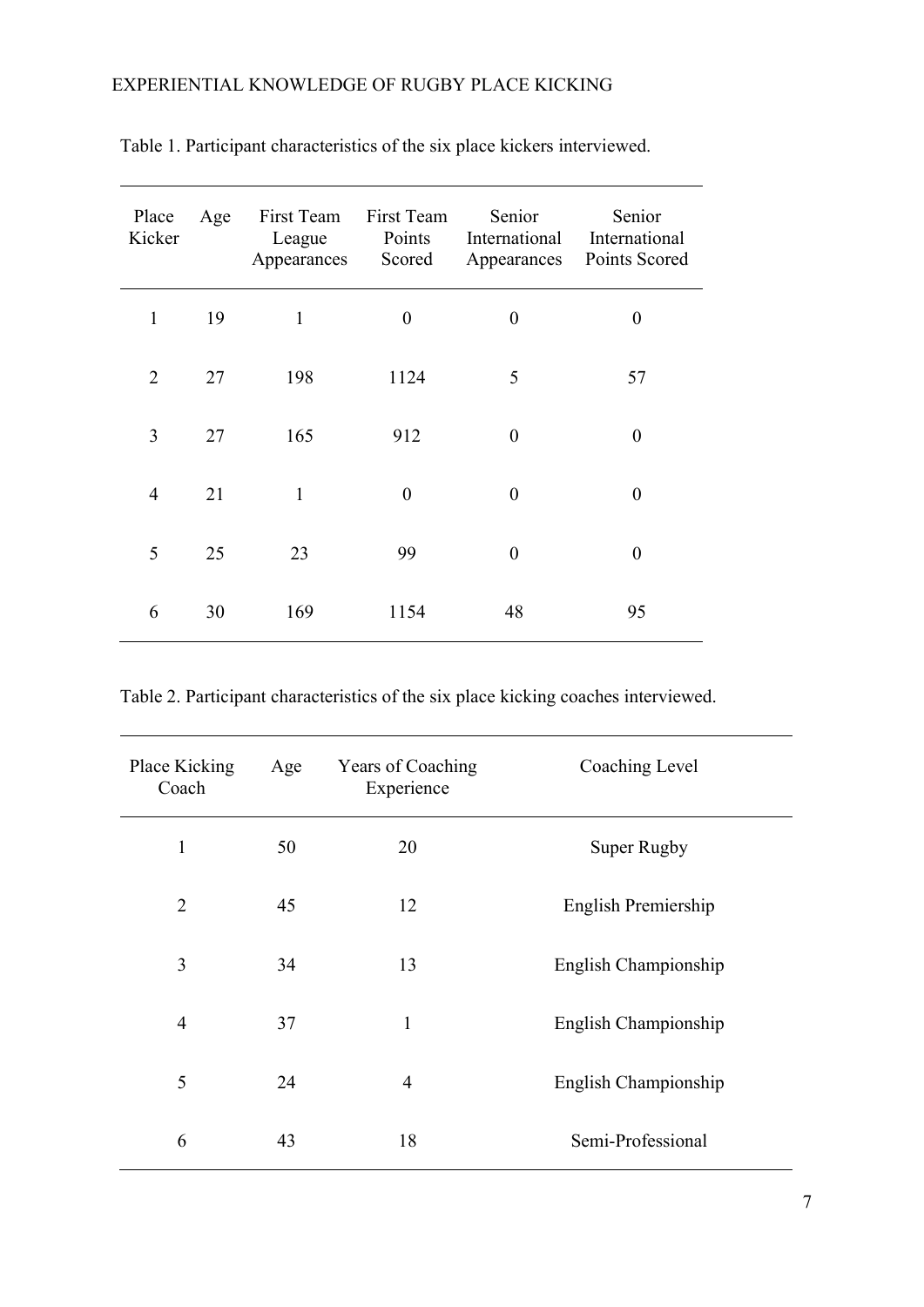146 Procedure

147 A novel semi-structured interview guide was developed, based on: (i) a previous case 148 study of a place kicking coach<sup>16</sup> and (ii), *a priori* knowledge of the topic area predicated on 149 key findings from quantitative analyses of place kicking.<sup>2-3, 12</sup> Semi-structured interviews  $150$  were used to elicit relevant experiences and facilitate the interview process.<sup>18</sup> As the study 151 required participants to share their experiences and perspectives on place kicking, it was 152 deemed appropriate to individually interview each participant.

153 The interview guide was split into five main sections for place kickers: career history, 154 practice, place kicking success percentages, experience of competitive place kicks, and 155 overall contribution of place kicking. The order of the interview guide was chosen to build 156 rapport by discussing the participants' career (career history) and how participants currently 157 trained for competitive place kicks (practice). Following this introduction to the interview, 158 the questions focused on the first aim of the present study by discussing the place kicker's 159 kicking success percentages and any factors that could influence their performance (success 160 percentages), and any difficult place kicks in competitive performance environments 161 (experience of competitive place kicks). To conclude, participants were asked to broadly 162 discuss the importance of place kicking (overall contribution of place kicking).

163 When interviewing coaches, the interview guide was adapted slightly to discuss 164 observing place kicking situations and designing practice environments. Both interview 165 guides (place kicker and coach) are available as supplementary files. Interview guides were 166 pilot tested on a separate sample of three participants who had experience of either 167 competitive place kicking or coaching place kicking. The pilot interviews were reflected on 168 and minor modifications were made to the order of the interview guide to improve the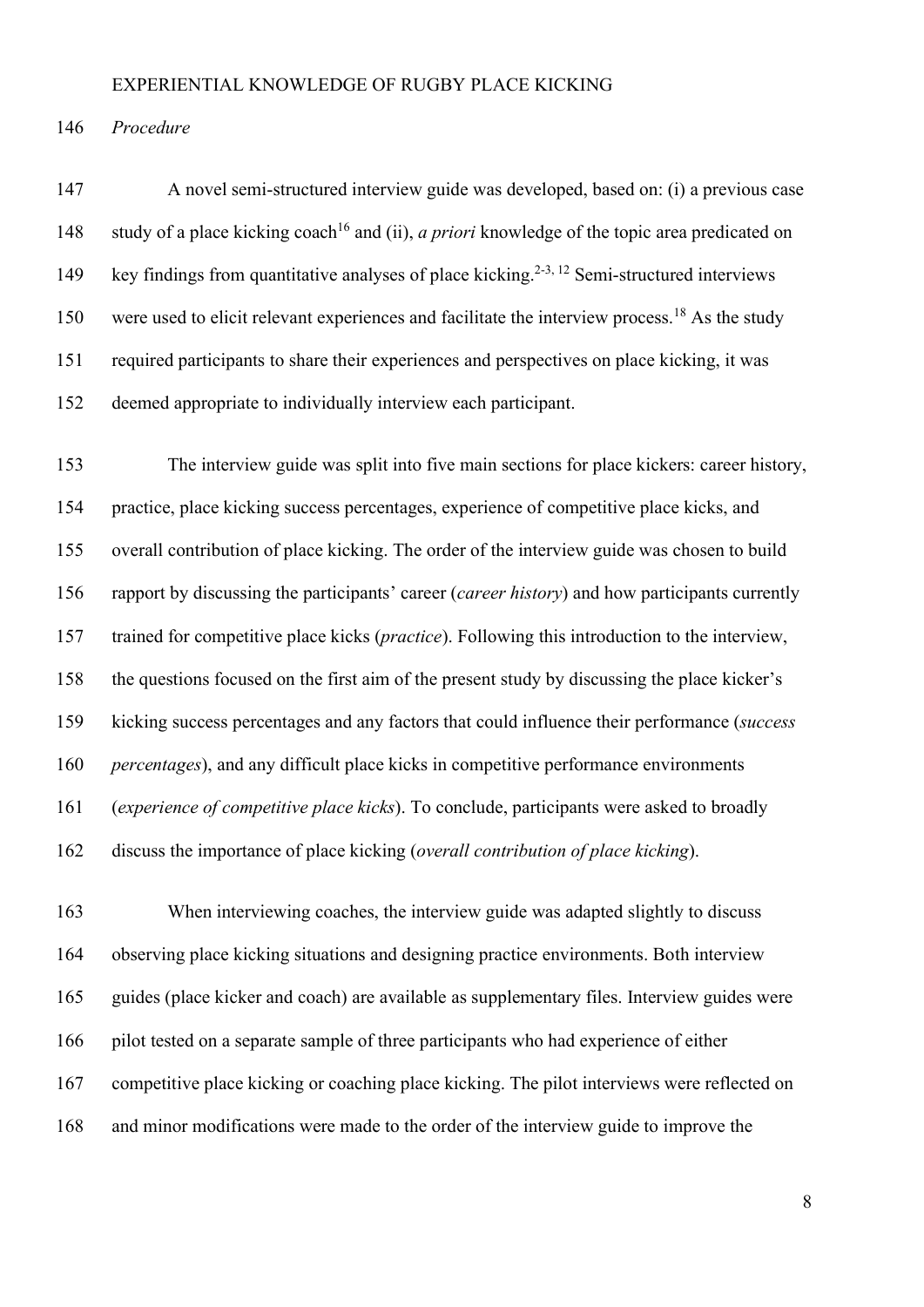169 structure of the five sections. Specifically, the section which discussed current practice 170 environments was moved earlier in the interview guide to help build rapport before 171 discussing difficult kicks.

172 Participants were asked open-ended questions such as: "what is the most difficult 173 place kick you/a place kicker could have within your/their kicking range?" to create 174 discussions around key constraints influencing task difficulty from the perspectives of place 175 kickers and coaches. By using these open-ended questions, this allowed place kickers the 176 opportunity to describe their own previous experiences of attempting difficult kicks and 177 coaches the opportunity to describe their previous experiences of observing players attempt 178 difficult kicks. To further understand the specific experiences of participants, clarification 179 and elaboration questions such as "why is that a difficult place kick?" and "why is practice 180 designed in that way?" were used in the interviews.

181 Mean  $\pm$  SD duration time of the interviews was  $45 \pm 11$  minutes, with 10 interviews 182 occurring face-to-face (nine at the participants' training facilities and one at the university 183 where the lead researcher was based), and two conducted via internet telephony. All 184 interviews were audio recorded using an mp3 storage device and were transcribed verbatim 185 for data analysis.

### 186 Data Analysis

187 Transcripts were subjected to line-by-line coding using thematic analysis to address 188 the first aim of the study: to explore and identify the key constraints that professional place 189 kickers and experienced place kicking coaches perceive to influence the difficulty of a place 190 kick. The method of thematic analysis chosen was a deductive, theory driven approach,  $19$ 191 which was based on the existing theoretical framework of Newell's $<sup>8</sup>$  model of constraints.</sup>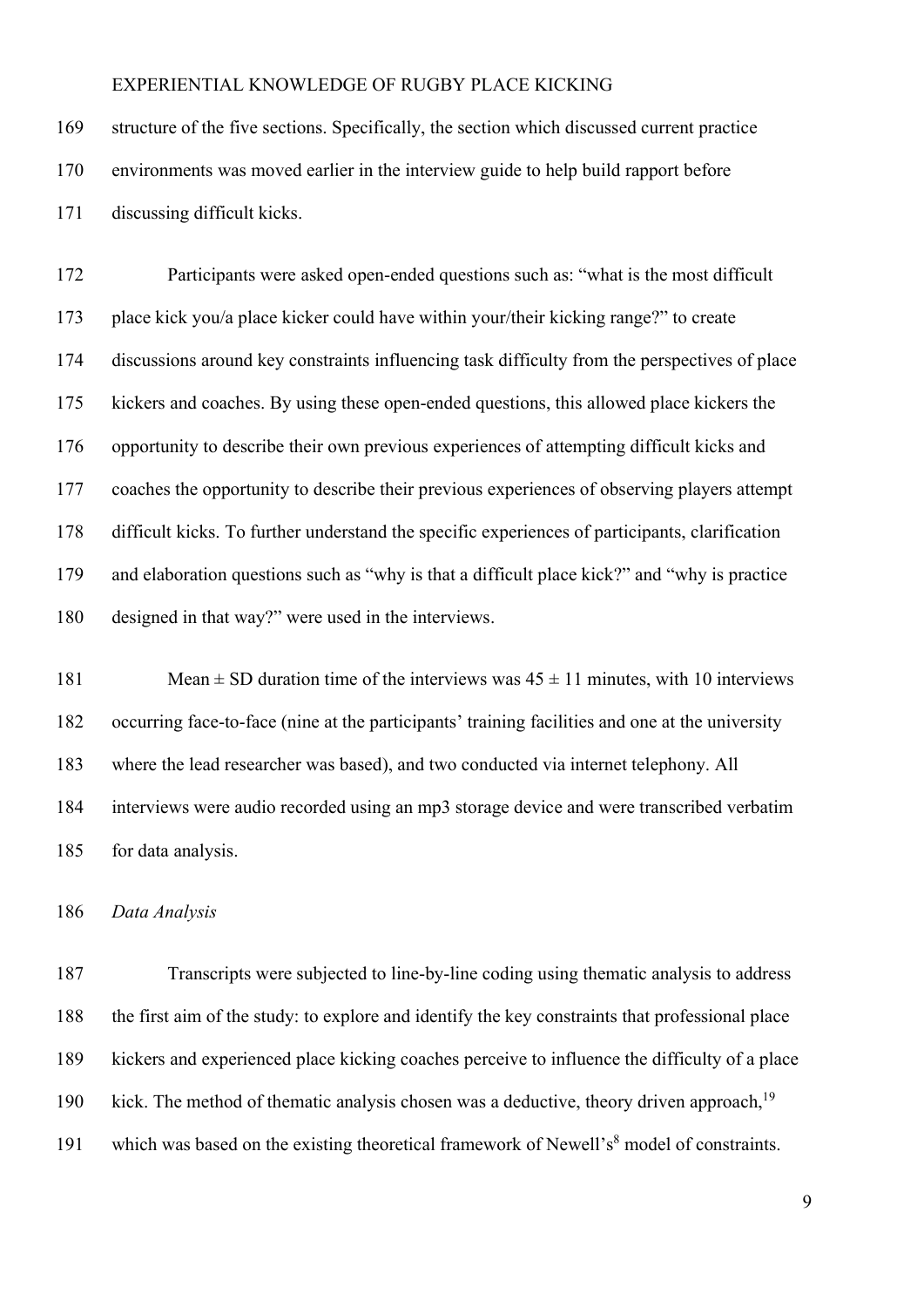- 192 Data extracts were categorised into four dimensions (Table 3). These included each of the
- 193 dimensions (individual, task, environmental) from Newell's<sup>8</sup> model of constraints, and a
- 194 fourth dimension of situational constraints, based on quantitative analyses of place kicking.<sup>2-3</sup>
- 195 Lower and higher order themes were categorised into these four dimensions.

### 196

Table 3. Definitions of key constraints.

| Dimensions                       | Definition                                                                                                                                                                         |
|----------------------------------|------------------------------------------------------------------------------------------------------------------------------------------------------------------------------------|
|                                  |                                                                                                                                                                                    |
|                                  |                                                                                                                                                                                    |
| Individual Constraints           | Data extracts relating to the thoughts, emotions, or body of<br>the place kicker.                                                                                                  |
| <b>Task Constraints</b>          | Data extracts relating to distance to goalposts and angle to<br>goalposts.                                                                                                         |
| <b>Environmental Constraints</b> | Data extracts relating to the surrounding environment,<br>including wind, weather, pitch, and the size and proximity of<br>the stadium crowd.                                      |
| <b>Situational Constraints</b>   | Data extracts relating to the situation of the place kick,<br>including opposition, status of the game, and previous events<br>that could influence the context of the place kick. |

197

198 Data extracts relating to practice environments were analysed using a two-stage

199 thematic analysis approach to address the second aim of the present study: to understand the

- 200 level to which current place kicking practice environments represent key constraints
- 201 experienced in competitive performance environments, which can then inform
- 202 recommendations for designing representative practice environments. Following the
- 203 identification of higher order themes of key constraints in performance environments, these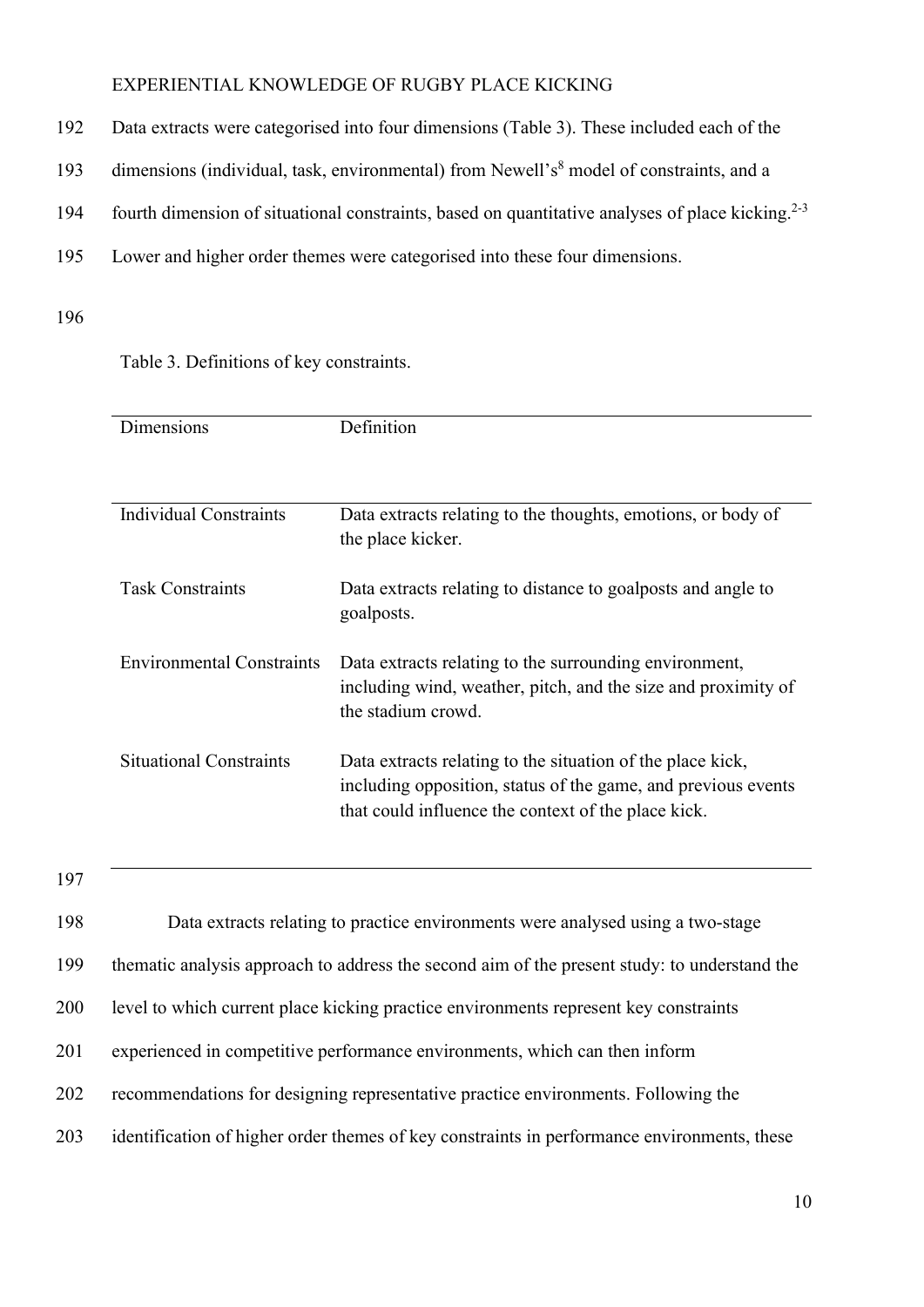204 higher order themes and the same four dimensions (Table 3) were used as a framework to 205 categorise data extracts relating to practice environments. Participant experiential knowledge 206 of practice environments was then compared with key constraints identified in competitive 207 performance environments.

208 Methodological Rigour

209 To enhance the methodological rigour of the study, three strategies were adopted. 210 First, criterion-based purposeful sampling of participants was employed, with specific criteria 211 (current role within team, playing experience; specialist coaching role, coaching experience) 212 used to ensure that participants had appropriate experiences to discuss for the study.<sup>20</sup> 213 Second, the co-authors acted as critical friends to the first author throughout the process of 214 data analysis. This involved the first author presenting his interpretation of the data to the co-215 authors on a regular basis, as well as providing written summaries of the findings for 216 evaluation. The co-authors provided a "sounding board" to encourage reflection on and 217 exploration of alternative interpretations and explanations of the data. As part of the process 218 of critical dialogue, the first author was required to make a defendable case that the available 219 data supported his interpretations. Finally, a sub-sample of six participants were offered the 220 opportunity for member reflections,<sup>21</sup> by sending copies of transcripts, together with a 221 summary of the results. Following these member reflections, no changes were made to the 222 transcripts or data analysis.

223

224 Results and Discussion

### 225 Key Constraints in Performance Environments

226 Deductive analysis of the data identified 11 higher order themes (Figure 1), which 227 were categorised into four dimensions of key constraints in competitive performance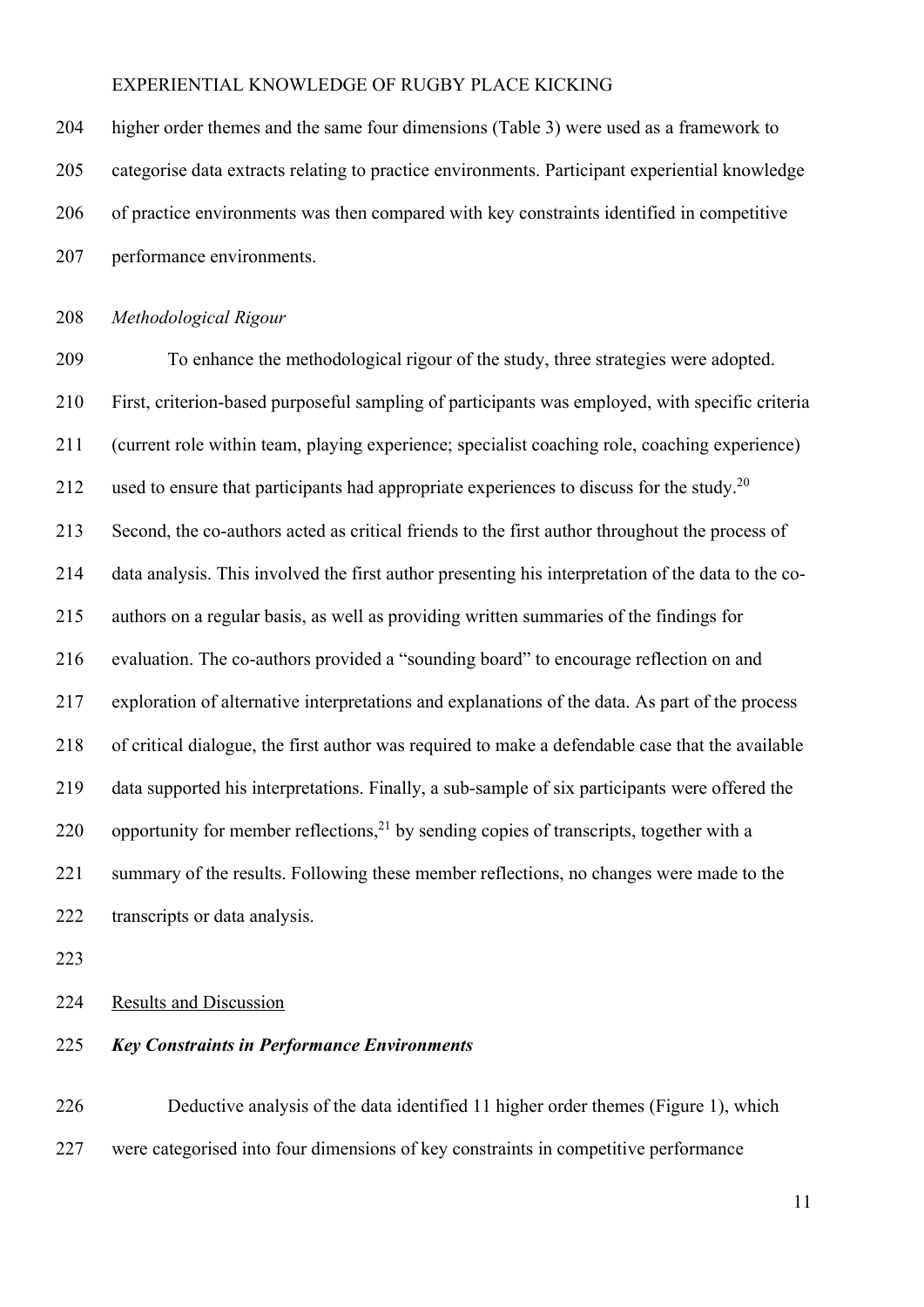| environments (Table 3). The four dimensions will be discussed as four separate sub-sections,<br>228 |
|-----------------------------------------------------------------------------------------------------|
|-----------------------------------------------------------------------------------------------------|

229 which include key quotations from place kickers and coaches to reflect the higher order

| 230 | themes that were identified. |
|-----|------------------------------|
|-----|------------------------------|

- 
- 
- 
- 
- 
- 
- 
- 
- 
- 
- 
- 
- 
- 
- 
- 
- 
- 
- 
- 
- 
- 
- 
- 
-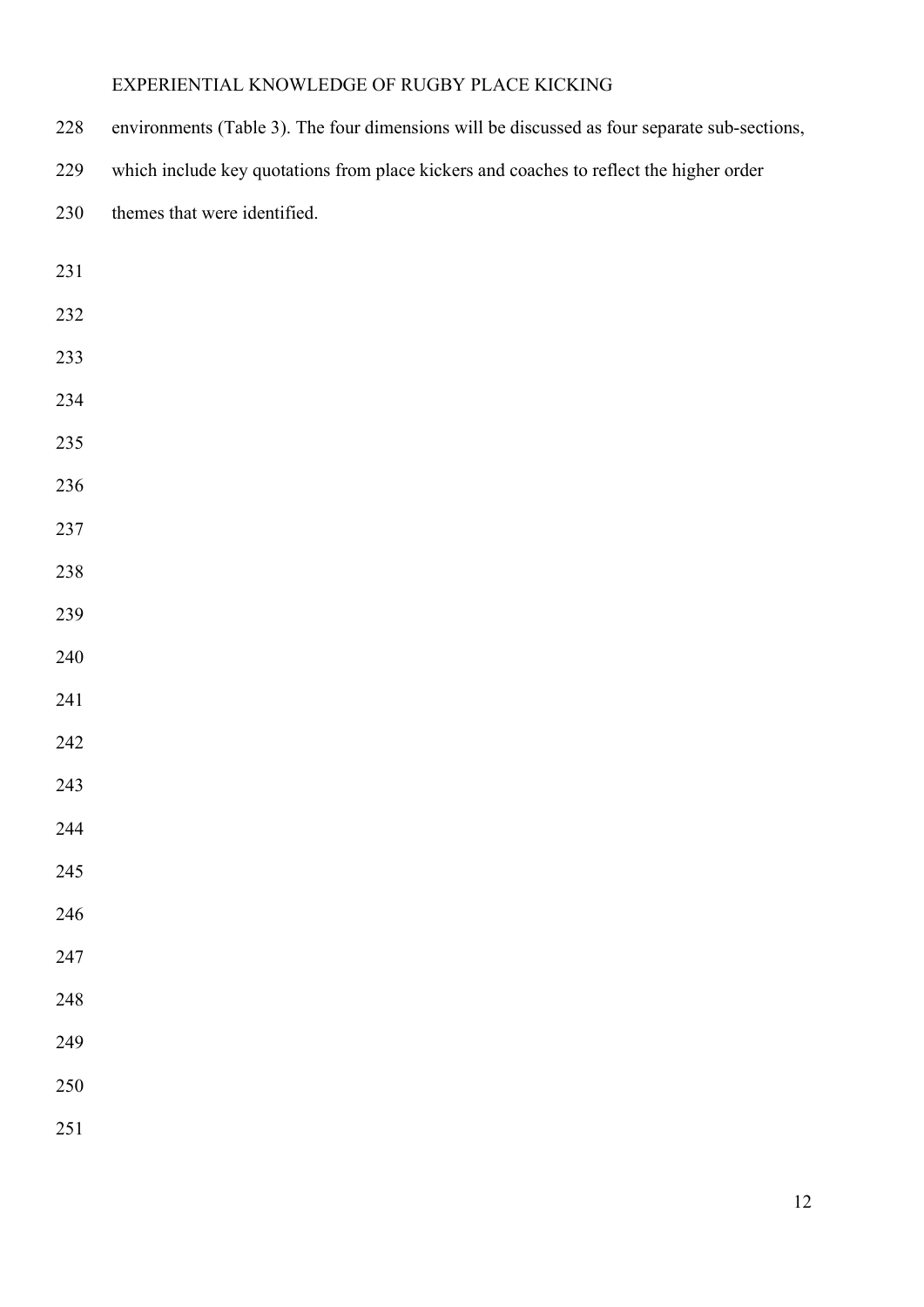

275

276

Figure 1. Thematic map of key constraints on place kicking performance, from the perspectives of professional place kickers and experienced coaches.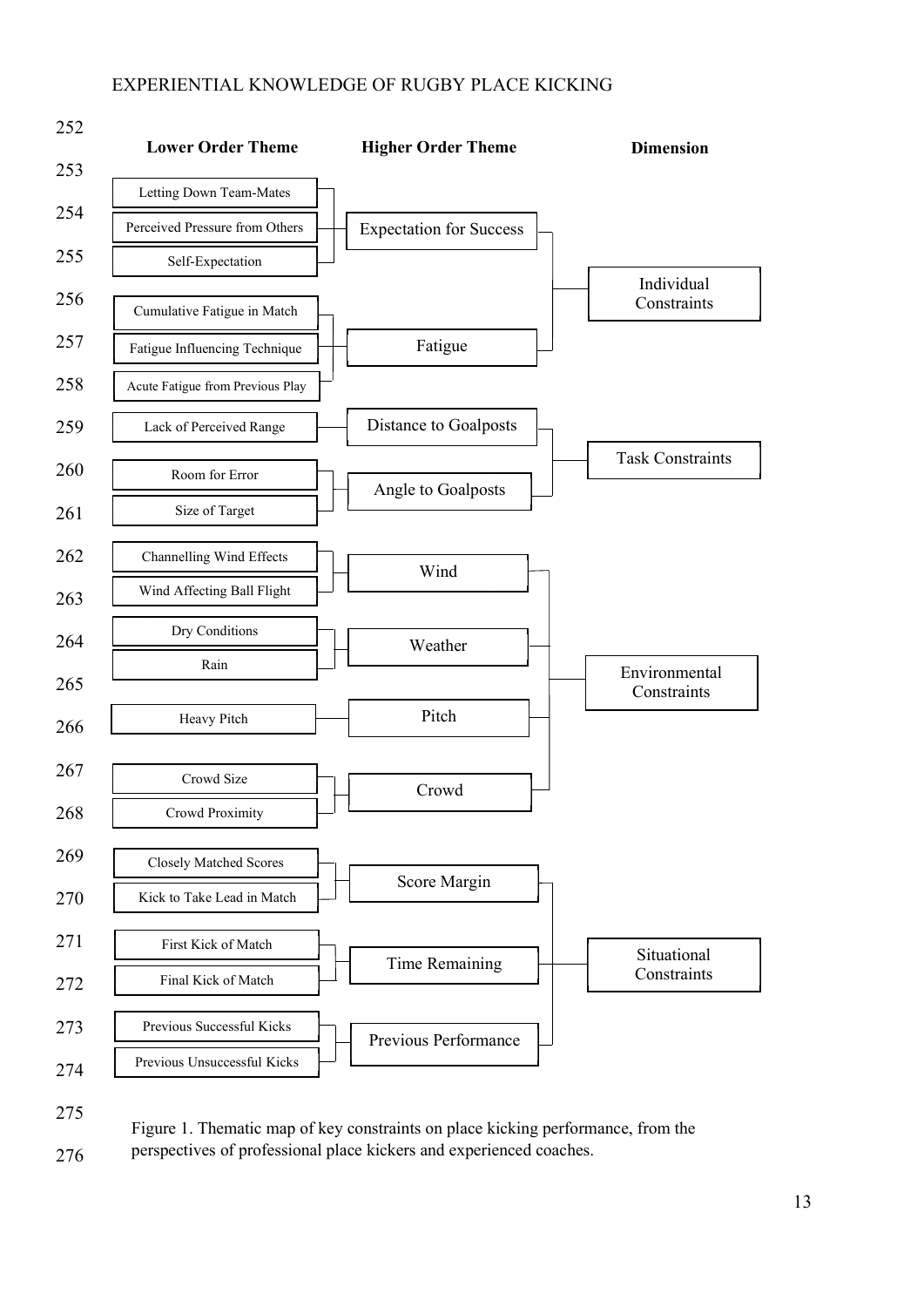### 277 Individual Constraints

278 All six place kickers referred to perceived feelings of expectation for success, either 279 from themselves or significant others, when discussing the perceived difficulty of a place 280 kick. All place kickers identified a specific area on the pitch for their "most difficult kick", 281 with five place kickers describing an area between 5 and 15 m inside the touchline, 282 irrespective of *distance to goalposts*, and the other (Place Kicker 5) describing an area 283 directly in front of the goalposts. These pitch areas were identified as locations where place 284 kickers perceived a feeling of *expectation for success* from others, particularly team-mates. 285 The combination of *expectation for success* and likelihood of a successful kick (shaped by 286 task constraints of *angle and distance to goalposts*), interacted to create pitch areas where 287 place kickers perceived varying difficulty of place kicks. Essentially, place kickers perceived 288 that kicks directly in front of the goalposts have the highest expectation, but the task 289 constraints presented the highest likelihood of success. Touchline kicks are perceived by 290 place kickers to be a "challenge", as the likelihood of success is lower due to increased *angle* 291 and distance to goalposts and the expectation for success is perceived to be considerably 292 lower. However, in between central pitch areas and the touchline is an area bordered by the 5 293 m and 15 m lines, where the majority of place kickers perceived a high expectation for 294 success, even with increased angle to goalposts (because of the associated shorter distance to 295 goalposts). To exemplify, one place kicker reported his experiences of *expectation for* 296 success:

297 "In terms of some of the hardest kicks, I think are the ones that people think 298 you should get… The ones that are, the angle's difficult, but it's not 299 touchline, kind of between the 5 and the 15 [m lines, infield from the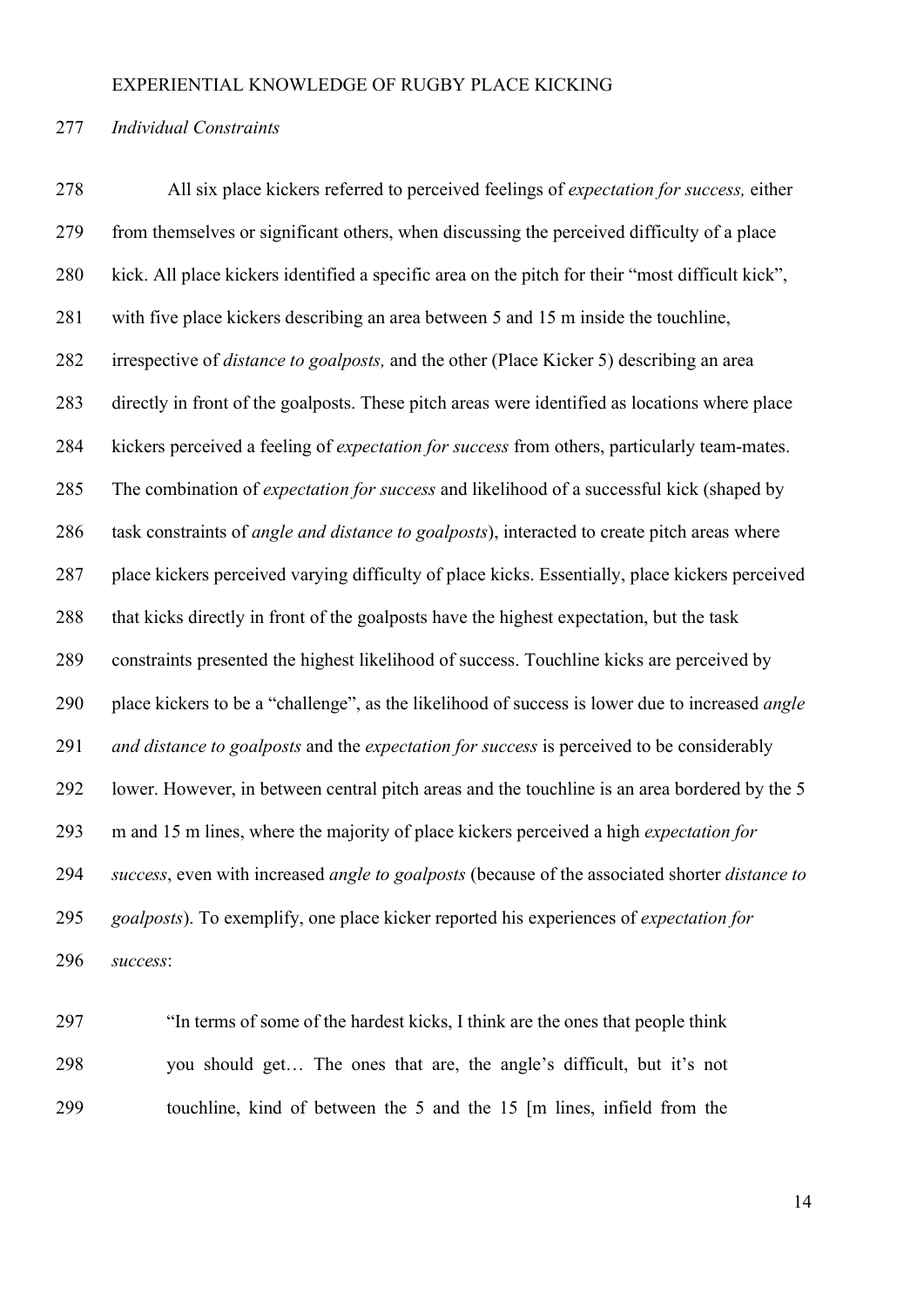300 touchline] I guess, maybe closer towards the 15 [m line]. One of those 301 you're expected, as a goal kicker, you're expected to get" (Place Kicker 3).

302 Consistent with the perspectives of place kickers, place kicks on the 15 m line and 303 directly in front of the goalposts were identified by place kicking coaches as areas with high 304 expectation for success. One place kicking coach reported the high expectation for success in 305 these pitch areas:

306 "No-one's gonna go at the end of the game "oh we should have got that one 307 from the touchline", but if you lose by two points and you should have got 308 one from the 15 [m line] then, it's a little bit more pressure there. I know 309 that kickers do feel worse there, not worse, but they should be getting these,

310 it's kind of a lose-lose situation" (Coach 5).

311 Place kicking coaches also identified physical fatigue, induced by competitive 312 performance, as an individual constraint on place kicking performance. Coaches specifically 313 highlighted the influence of acute *fatigue*, induced by the previous passage of play, which 314 was perceived to be more influential than fatigue accumulated throughout the match. One 315 place kicking coach reported these observations of acute *fatigue*: "I suppose the biggest thing 316 really in what I've found is that fatigue level of just how long, not really how long the game's 317 gone, it's more of how long the passage of play was before" (Coach 3).

318 These expressions of experiential knowledge reveal how perceived expectation for 319 success and acute performance fatigue provide examples of individual constraints that 320 influence perceptions of task difficulty during competition. The powerful influence of 321 expectation for success on individual performance has been reported in previous qualitative  $322$  investigations of team sports.<sup>22-23</sup> These studies have revealed the effects of individual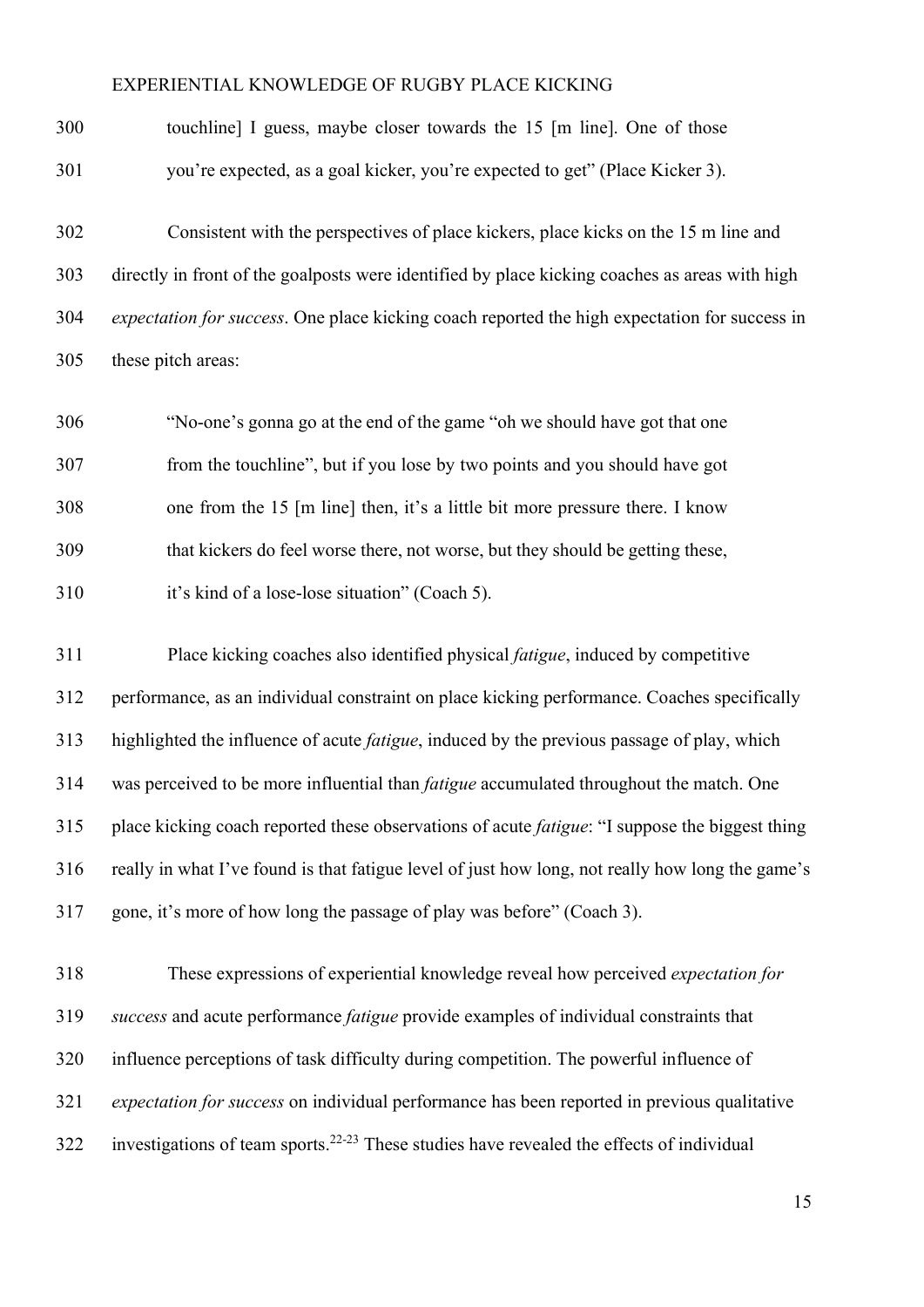323 responsibility within a team, which can increase perceived pressure, when performing an 324 individual skill which contributes to the success of a team. Place kicking is a unique example 325 of an individual player performing a self-paced skill to directly score points in Rugby Union. 326 Given that place kicking can contribute 45% of all points scored in the professional game,<sup>3</sup> 327 these insights suggest *expectation for success* and *fatigue* should be recognised by coaches 328 when designing representative practice environments that seek to mimic performance 329 environments.

330 Task Constraints

331 Consistent with previous research,<sup>2-3</sup> place kickers and coaches reported *angle and* 332 distance to goalposts as key task constraints which influence place kicking performance. In 333 addition to the high *expectation for success* which was perceived when place kicking 15 m in 334 from the touchline, one place kicker describes why this pitch area is challenging:

335 "I actually find the ones in and around the 15 m channel, 15 m line [infield 336 from the touchline], the hardest… probably 2 or 3 m outside the 15s. The 337 kind of ones that should be bread and butter, but you can sometimes get 338 caught between not kicking it, it's easy to undercompensate or 339 overcompensate for either… they're probably just a bit more difficult 340 because you get caught in two minds. Sometimes you can just jump out of 341 the kick thinking you can just chip it over, when you're better off getting 342 through it" (Place Kicker 2).

343 Place kicking coaches also identify that the 15 m channel can be a challenge of the 344 place kicker's accuracy, and from shorter distances to the goalposts, place kickers can "clip" 345 the ball, which supports Place Kicker 2's reflections of "chip it over" compared with "getting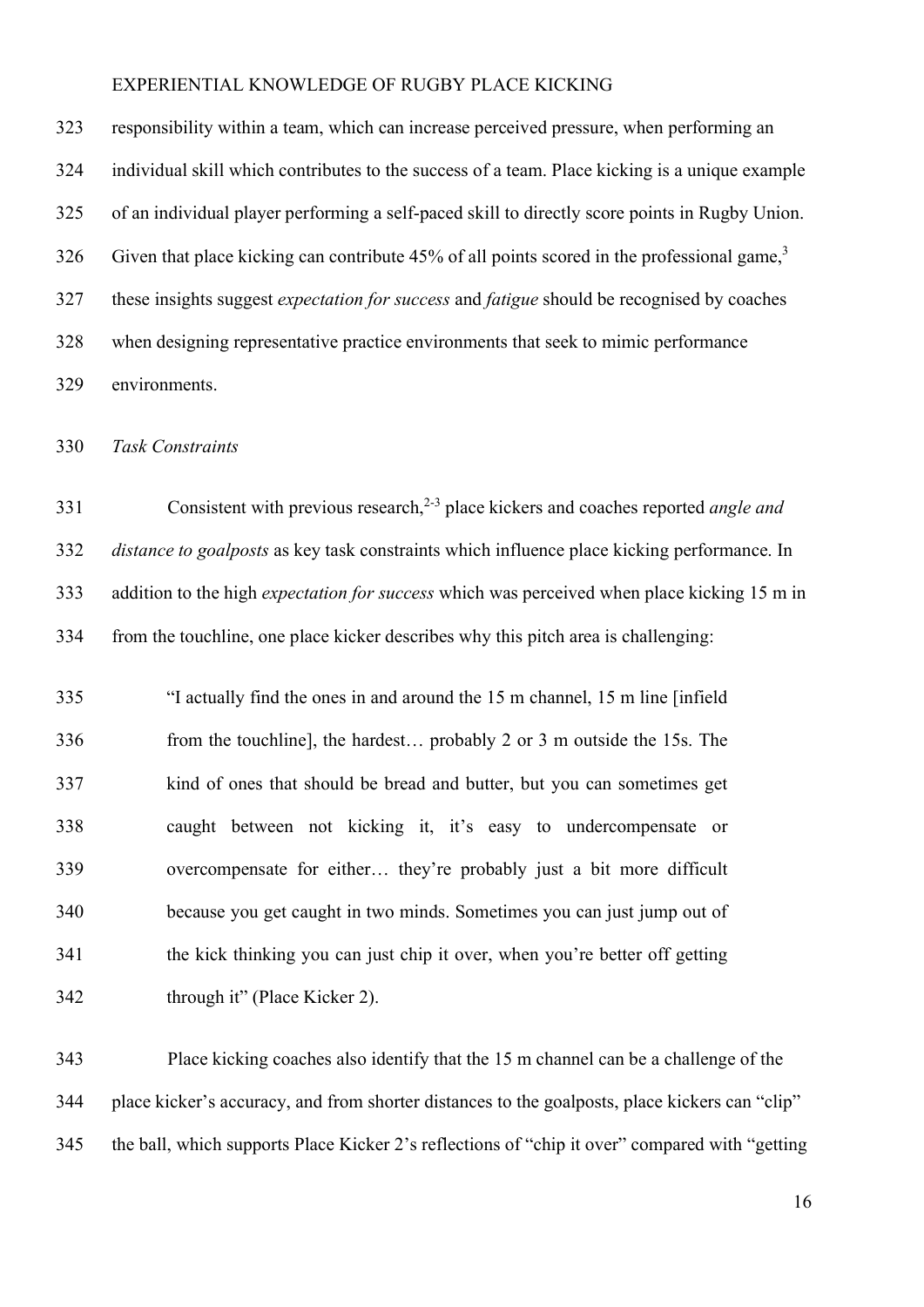346 through it". The descriptions of "clipping" or "chipping" the ball imply that place kickers do 347 not attempt to kick the ball as far as maximally possible, compared with "getting through it" 348 which implies that place kickers apply maximal effort. These different descriptions of place 349 kicking imply that place kickers adapt their movement patterns to enhance their functionality, 350 shaped by task constraints of angle and distance to the goalposts.

351 From an ecological dynamics perspective, these insights on uniqueness and 352 functionality of kicking performance underlies how performers are conceived as dynamical 353 systems which adapt to the interacting constraints in a specific environment. The observation 354 that performers switch between different types of kick ("clipping it" vs "getting through it"), 355 which was revealed by experiential knowledge of place kickers and coaches, could be related 356 to metastability, which expresses a region where skilled performers can transition between  $357$  two different movement patterns.<sup>24</sup> Metastability emerges when a performer is poised 358 between multiple co-existing states and a number of movement options can be utilised, which 359 creates an area of functional instability for the performer.<sup>25</sup> These perceived changes in a 360 place kicker's movement patterns can be explored in practice environments by seeking to 361 identify metastable regions and adaptive movement patterns.

#### 362 Environmental Constraints

363 Whilst most place kickers generally stated that performing in front of a large crowd 364 did not influence their thoughts or emotions, the *proximity* of the crowd can influence place 365 kicks near to the touchline, as one place kicker explains:

366 "Your back is against the crowd, you know, they can heckle you and you're 367 close to them… it's just one of those kicks you think "ah I've got to go to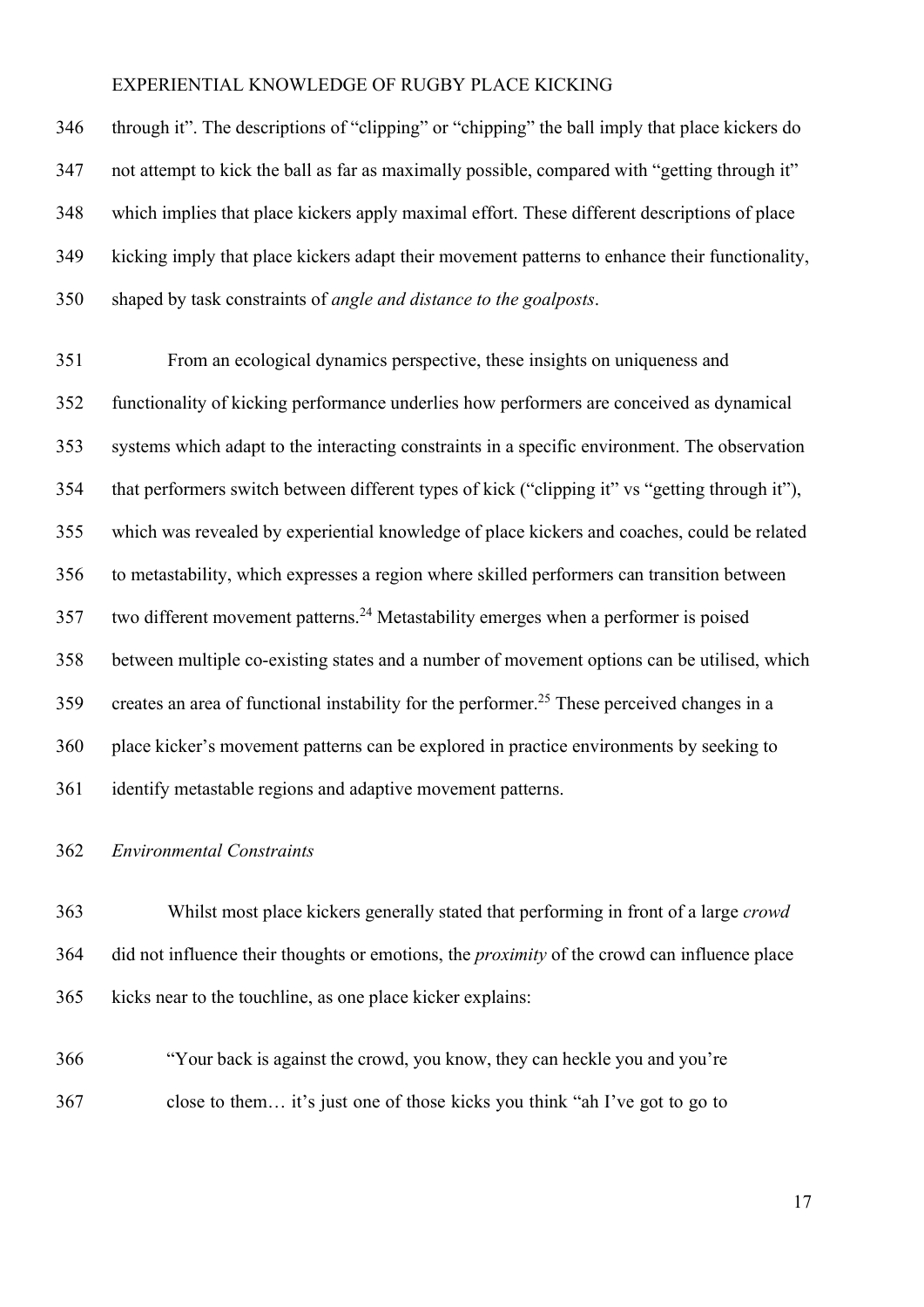368 the touchline now and kick, in front of all those people" … because like I 369 said, they're [the crowd] right next to you" (Place Kicker 5).

370 The *pitch* condition, *weather* and *wind* were also identified by place kickers as key 371 environmental constraints that are perceived to increase task difficulty. One place kicker 372 describes varying environmental constraints: "There's obviously weather dictating and stuff 373 like that, if you wake up and it's [expletive] down with rain and blowing a gale, you know, I 374 want all kicks as central and as close to the posts as possible" (Place Kicker 2).

375 The potential influence of environmental constraints has been highlighted in previous 376 research,<sup>3</sup> with a 10% difference reported between the stadiums with the highest and lowest 377 success percentages for international level place kicking. Place kickers indicate a preference 378 for calm conditions and describe how weather conditions can alter perceptions of task 379 difficulty and affordances for place kicking. However, the reality is that wind and weather 380 conditions can change within and between competitive matches. Therefore, when aiming to 381 practice place kicking in representative conditions, the direct influence of environmental 382 constraints needs to be considered. Place kickers are encouraged to practice in varying wind 383 (e.g. speed and direction) and weather (e.g. dry, wet, humid and cold) conditions.

### 384 Situational Constraints

385 The influence of previous performance within the same game was identified as a key 386 situational constraint by place kickers and coaches. One place kicker reports how 387 unsuccessful *previous performance* can influence perceived *expectation for success* from the 388 crowd and team-mates: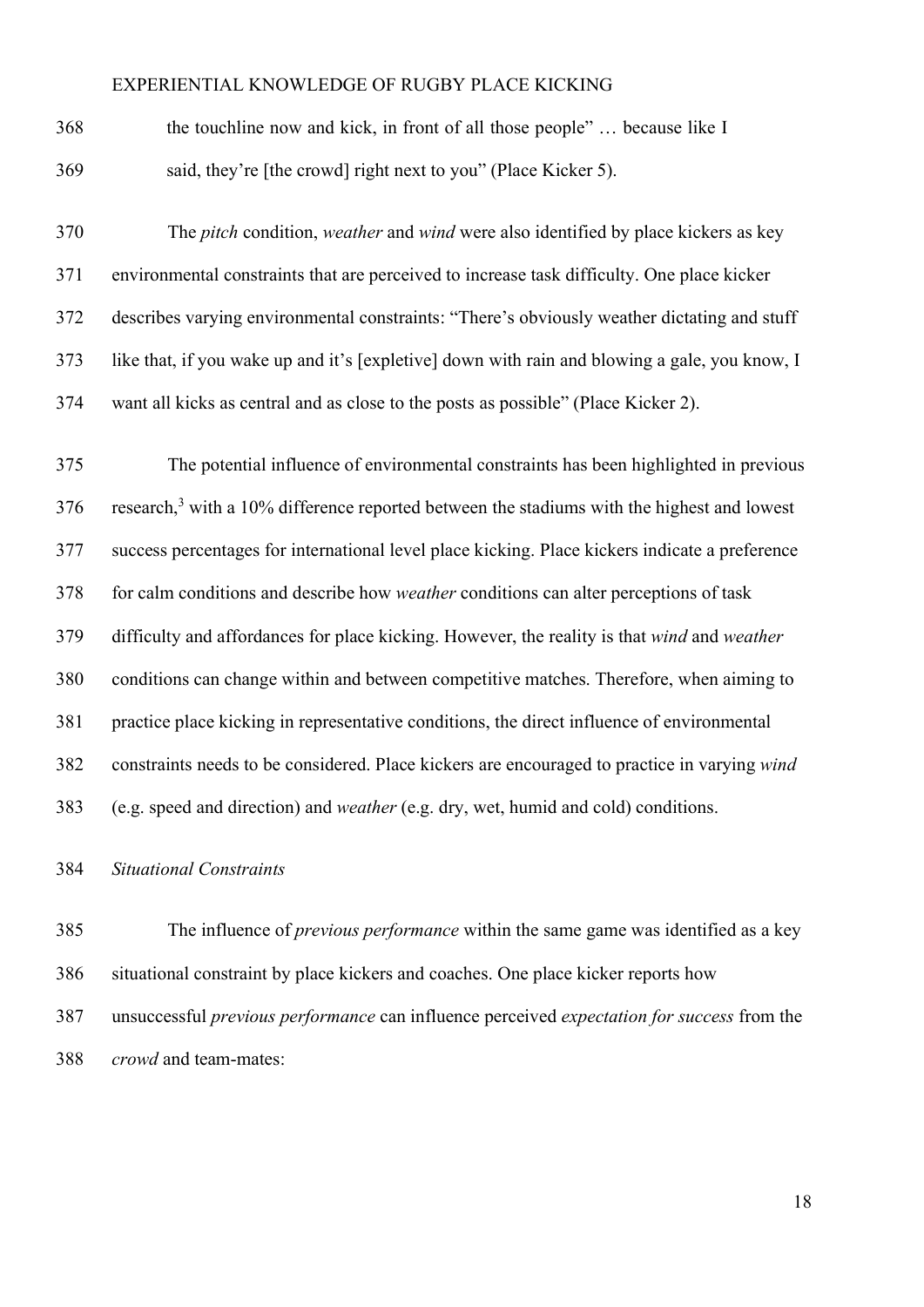| 389 | "If you've missed a couple, and you've not struck them well, that's when   |
|-----|----------------------------------------------------------------------------|
| 390 | it's the hardest because obviously, you have the weight of the crowd, you  |
| 391 | know, your team mates are probably, sort of not doubting you, but sort of  |
| 392 | 'umming and arghing' a little bit over whether you should take the penalty |
| 393 | at goal or not, because you know, you've missed two" (Place Kicker 2).     |

394 Place kicking coaches acknowledge the importance of previous performance and how 395 it can influence decision-making for penalty options and confidence of place kickers for 396 future kicks. The experiential knowledge of place kickers and coaches contributes important 397 insights to support findings of quantitative analyses of place kicking. For example, 398 performance analysis of the 2015 Rugby Union World Cup revealed that success percentages 399 of place kicks were 7% lower following a previous unsuccessful attempt, compared with 400 following a successful attempt.<sup>2</sup> Therefore, *previous performance*, and its effect on the place 401 kicker's confidence levels, should be considered when deciding whether to place kick when 402 awarded a penalty.

403 Place kickers reported always being aware of the score margin when place kicking, 404 with the most difficult scenario perceived to be when their team are trailing. More 405 specifically, a scenario when the outcome of the place kick can change their team's standing 406 in the game, as one place kicker reports:

407 "Yeah, it's probably a kick to take the lead… so that's a difficult kick when 408 it's, when the kick directly affects your standing in the game, when you go 409 to being 1 point up if it's a conversion, or to bring you back into losing bonus 410 point range [losing by 7 points or fewer] or something like that...yeah 411 there's probably a bit more pressure on that" (Place Kicker 6).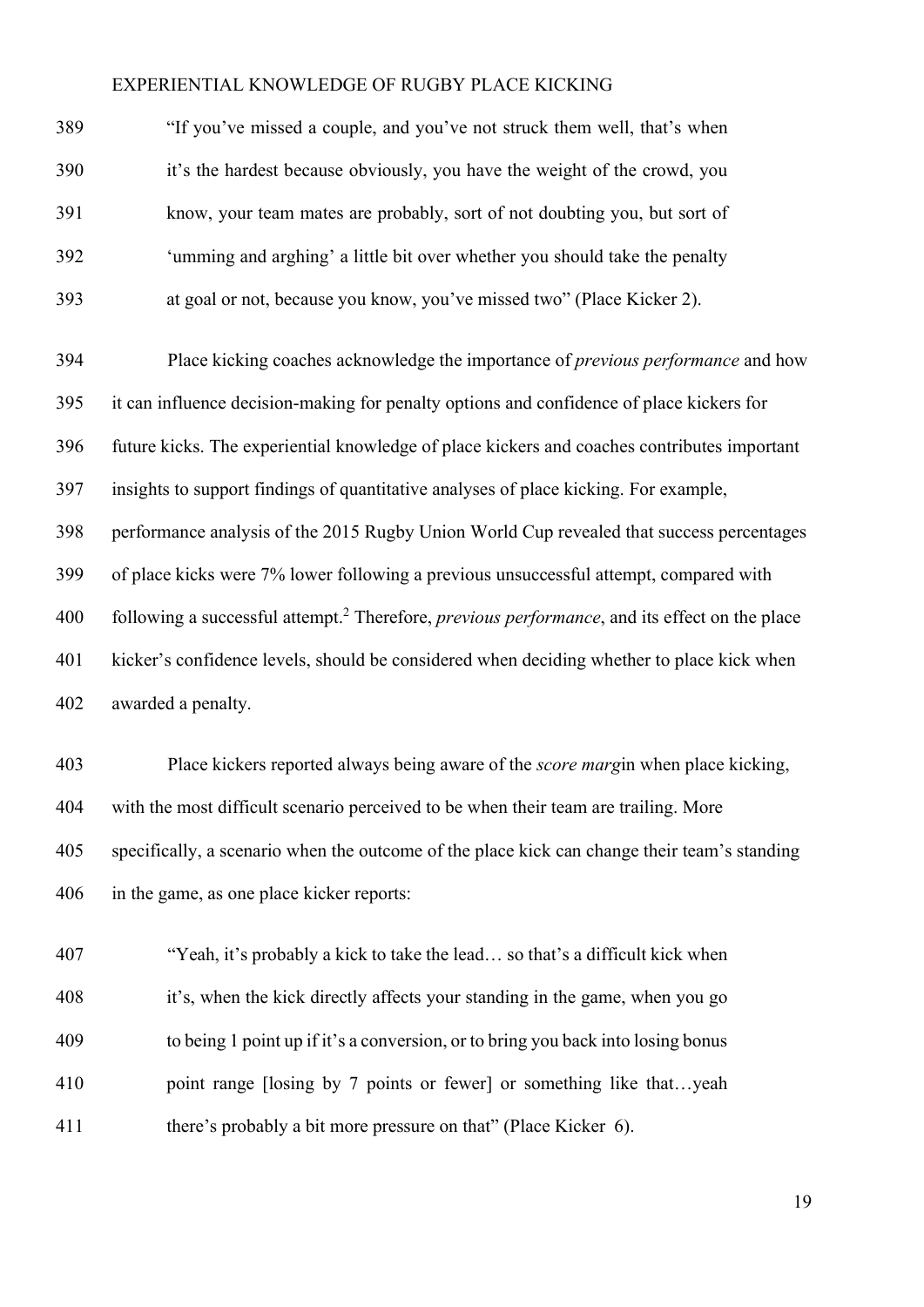412 This experiential knowledge can potentially explain performance decrements 413 observed in quantitative analyses<sup>1-3</sup> that have showed drops in performance when there is an 414 opportunity to take the lead or win the game. For example, in 582 international matches 415 between 2002-2011, success percentage was 61%, compared to 72% mean success, when the 416 match outcome hinged on the success of a single place kick for a team trailing by one or two 417 points, after which no further points were scored.<sup>3</sup>

418 Place kickers reported that situations with little time remaining have increased 419 pressure because of the consequence of little or no further play, therefore, offering few 420 opportunities to rectify a potential unsuccessful kick in play or with another kick. Critically, 421 these situations are shaped by an interaction between *time remaining* and *score margin*, with 422 place kickers only citing an increased pressure with little *time remaining* if the place kick is 423 an opportunity to change their team's standing in the game. Place Kicker 6 explains the 424 effects of *time remaining*: "When it gets closer toward the 80 minutes, you know like after 425 that, your chances to make amends for it is getting smaller and smaller". Coaches are 426 therefore encouraged to use these insights to design practice tasks which simulate 427 performance contexts with little *time remaining* (i.e. little opportunity to rectify a potential 428 error), containing meaningful consequences for successful or unsuccessful performance to 429 represent game-deciding place kicks as faithfully as possible.

### 430 Practice Design

431 Current place kicking practice typically takes place after team sessions, either 432 individually or with a small number of place kickers, due to a perceived lack of time in team 433 sessions. Therefore, place kicking is not seen as a priority during team practice and is 434 typically separate from team sessions, as one coach described: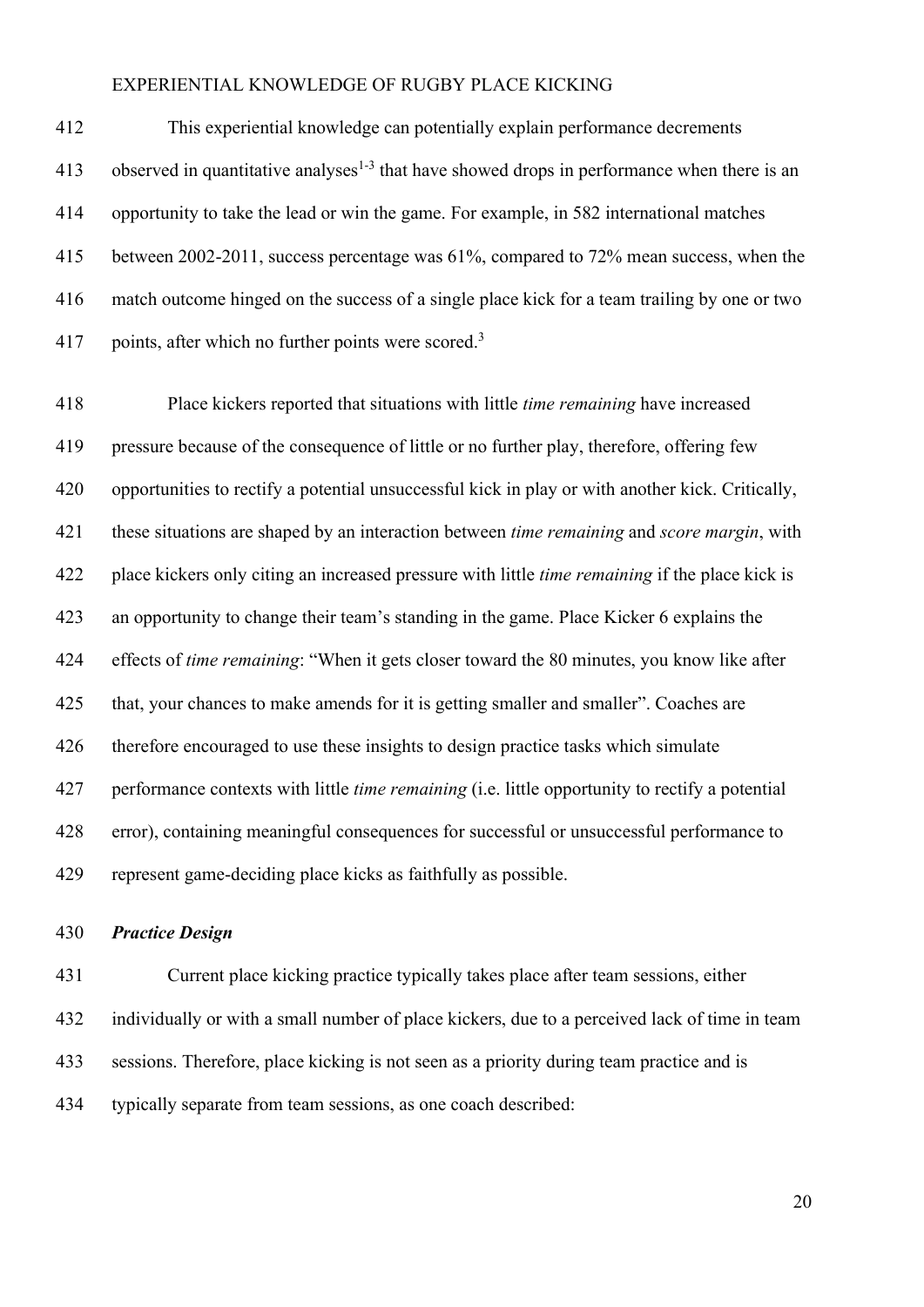| 435 | "I know [place] kicking only takes you about a minute, so in theory you                                |
|-----|--------------------------------------------------------------------------------------------------------|
| 436 | could put that in the rest period between blocks of training, but erm, I think                         |
| 437 | because there's always a big time limit on training. I think the [place]                               |
| 438 | kicking will be the last thing to put in, or the first thing to be thrown out"                         |
| 439 | (Coach 4).                                                                                             |
| 440 | Following the identification of 11 key constraints in performance environments earlier                 |
| 441 | in the present study, experiential knowledge of practice environments will now be presented            |
| 442 | and discussed in relation to these key constraints.                                                    |
| 443 | <b>Individual Constraints</b>                                                                          |
| 444 | As place kicking practice is typically performed separately from team sessions, this                   |
| 445 | reduces the perceived expectation for success from team-mates. One coach explained the                 |
| 446 | difference between place kicking practice and competitive environments:                                |
| 447 | "I think it's an assumption that it's the same thing, that people just assume                          |
| 448 | that kicking after [training] is the same as kicking in a game, and well I'm                           |
| 449 | certainly starting to realise that it's not, and we could probably do more                             |
| 450 | there's no pressure from team-mates or opposition. Erm, the more I think                               |
| 451 | about it, the more I think it's just so different" (Coach 5).                                          |
| 452 | Whilst place kicks are not usually incorporated into team sessions, place kickers and                  |
| 453 | coaches revealed examples of increasing expectation for success in practice, such as one               |
| 454 | place kick a week in front of all team-mates. To increase <i>expectation for success</i> , all players |
| 455 | within the team would have to complete a fitness forfeit if the place kicker were unsuccessful.        |
|     |                                                                                                        |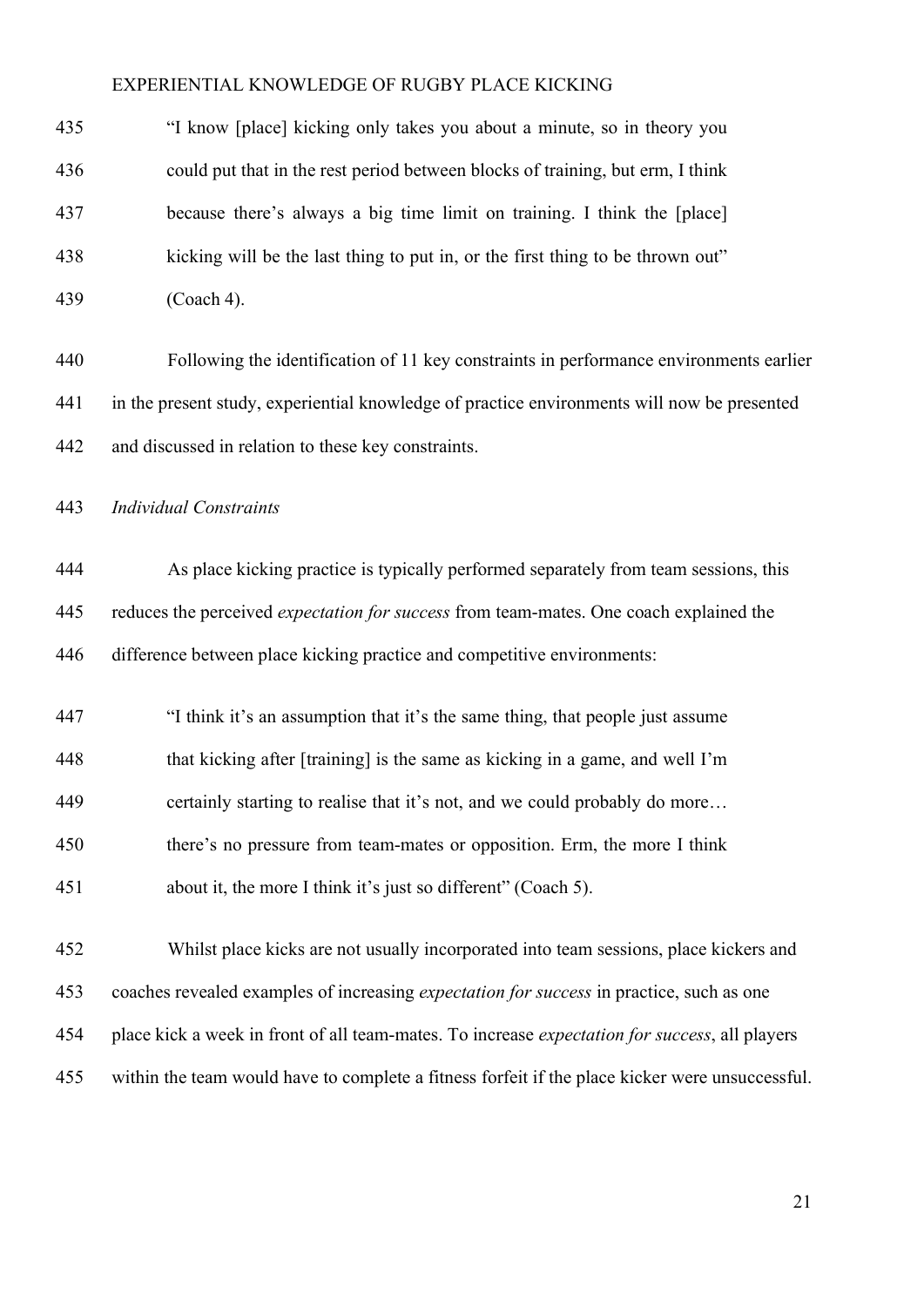| 456 | As place kicking practice is typically organised after team sessions, it is suggested                 |
|-----|-------------------------------------------------------------------------------------------------------|
| 457 | that place kickers are practising under cumulative <i>fatigue</i> from the preceding session.         |
| 458 | However, the majority of place kicking practice is completed with no representation of acute          |
| 459 | <i>fatigue</i> , or phases of play, in between each place kick. One place kicking coach describes the |
| 460 | differences between place kicking in practice and competitive environments:                           |
| 461 | "Not much kicking training is done under <i>fatigue</i> . Because they just have a                    |
| 462 | block of it so you're walking around in between You just practice this                                |

463 technique you don't actually use in games. This fresh technique where you 464 use your knee, and then you go out to games and you start using your hip 465 more, so it's a different, erm technique" (Coach 1).

466 Place kicking coaches should therefore consider representing acute fatigue between 467 each place kick in practice, to represent passages of play from competitive performance 468 environments. For example, place kicking could be integrated during game play situations in 469 practice to mimic the physical demands of a passage of play preceding a place kick.

#### 470 Task Constraints

471 In practice environments, place kickers typically represented key task constraints of 472 angle and distance to goalposts by kicking towards full sized goalposts from various pitch 473 locations. Within a typical place kicking practice session of 12 kicks, place kickers will kick 474 from several different kicking locations, which can either be determined by personal routine 475 or random locations. Randomising the *angle and distance to goalposts* of practice place kicks 476 is designed to represent a penalty, which can be awarded by the referee for an infringement 477 by the opposition in any pitch location, or a conversion, which varies depending on the 478 position of the ball being grounded for a try. One place kicking coach describes the varying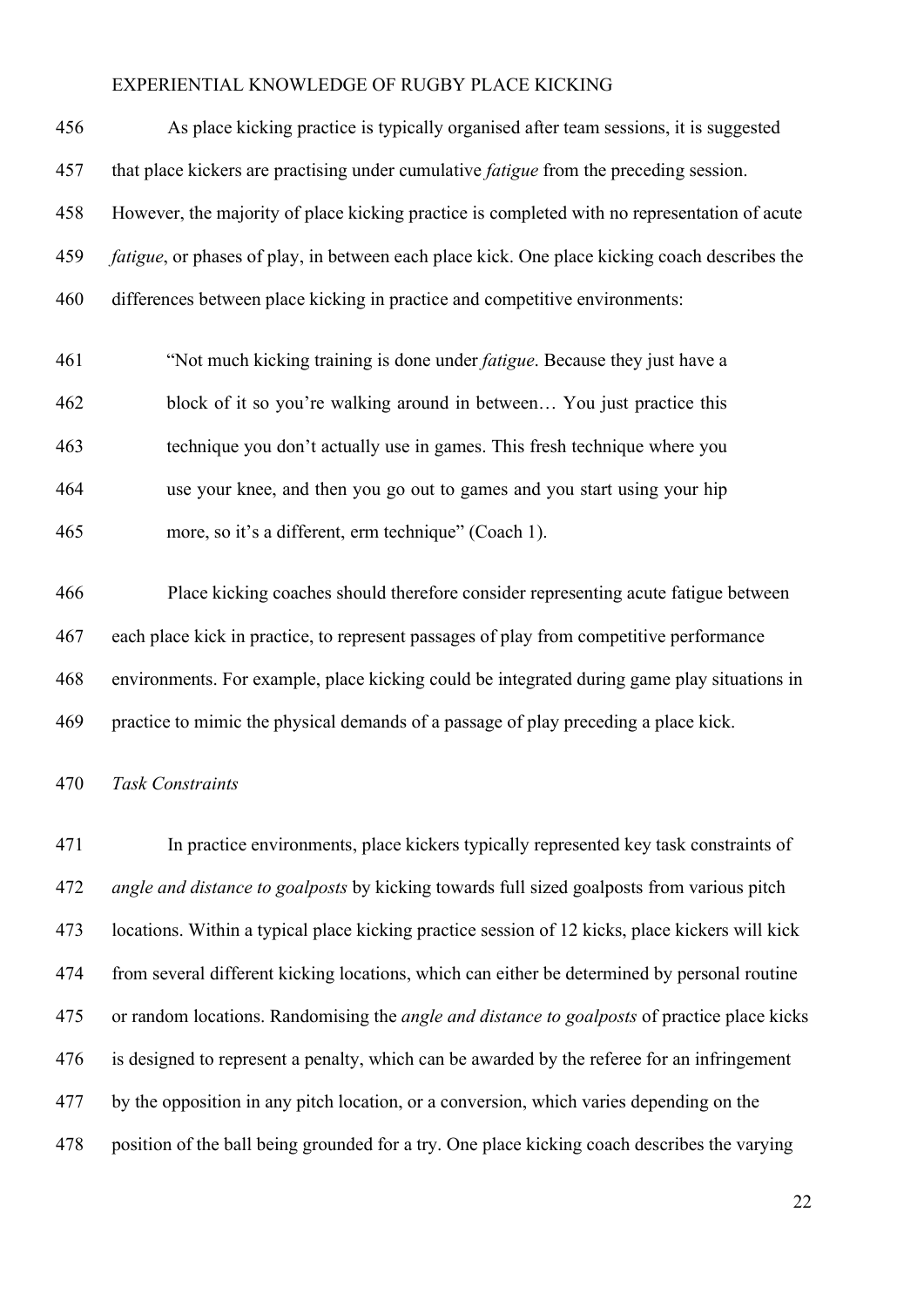479 task constraints of place kicking and how these should be represented in practice 480 environments:

| 481 | "Balls could be anywhere, so it's very difficult to, to know exactly where  |
|-----|-----------------------------------------------------------------------------|
| 482 | those, the right sweet spot is to practice, because in Union it could be    |
| 483 | anywhere you don't know where you're going to score, you don't know         |
| 484 | where you're going to get penalties from, it's very difficult to be really  |
| 485 | focused on where you do the practice, and therefore it has to be a bit more |
| 486 | sporadic and dotted around" (Coach 4).                                      |

487

488 Place kickers should consider a random order of place kicking routines to represent 489 the varying *angle and distance to goalposts* in competition. In this way, place kicking 490 practice could involve 'repetition without repetition' as advocated by Bernstein<sup>26</sup> (p. 134), 491 which allows place kickers to solve performance problems by adapting movement patterns 492 under varying task constraints in each practice kick.

493 Environmental Constraints

494 Whilst kicking towards full sized goalposts in outdoor conditions, place kicking is 495 always practised in varying *wind* and *weather* conditions and typically on a *pitch* that is 496 representative of competitive surfaces. Unlike competitive performance environments, place 497 kickers typically practice without a watching *crowd* of people due to the logistical difficulties 498 of faithfully representing any effects of a large *crowd*. One place kicking coach reported 499 using headphones with *crowd* noise during practice, similar to previous research,  $27$  which has 500 played crowd noise over a tannoy: "Some of the boys have done, maybe in private sessions, 501 things like headphones in and crowd noise" (Coach 3).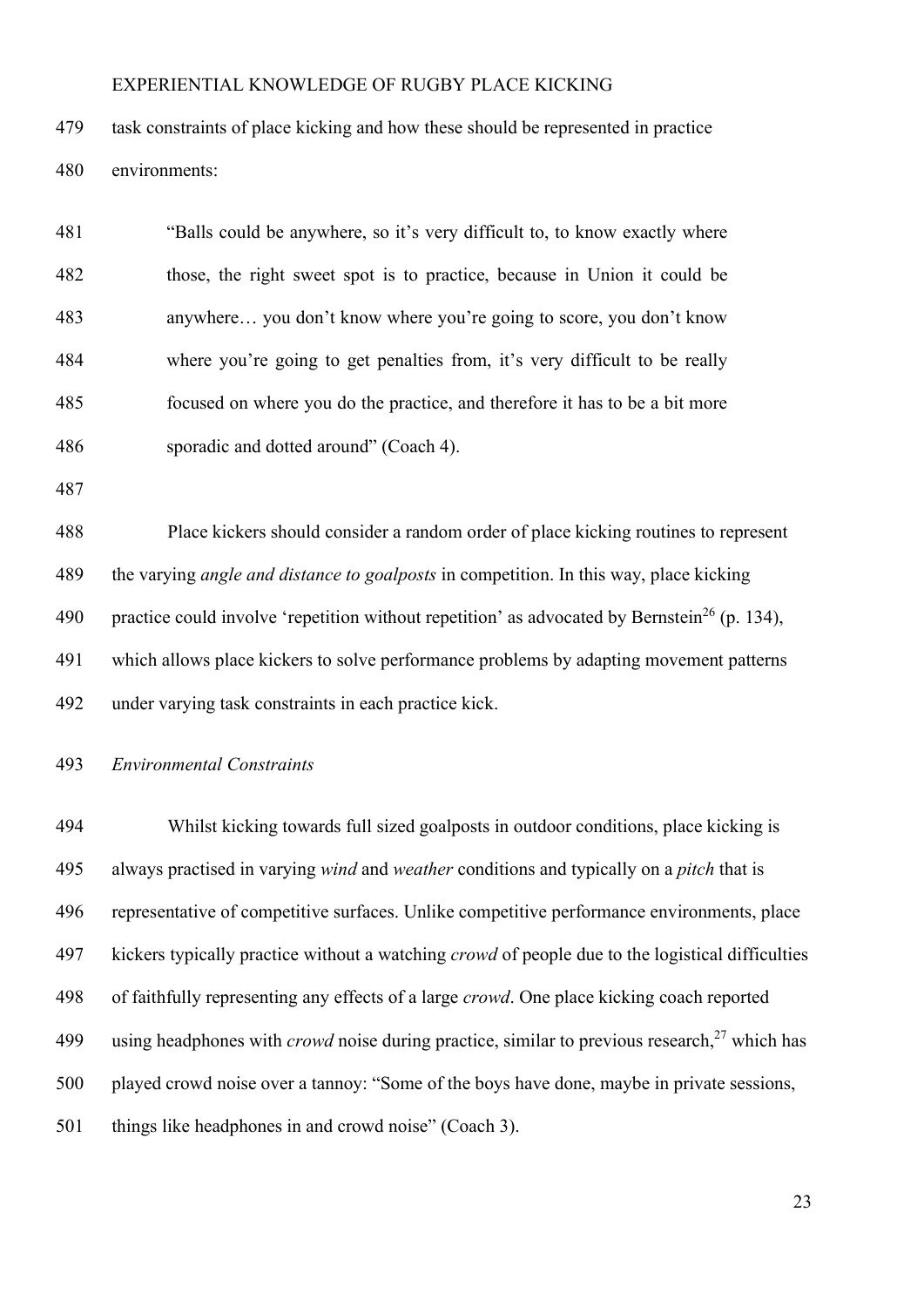#### 502 Situational Constraints

503 Place kickers typically adopt a practice strategy of taking multiple attempts from each 504 location in practice, which minimises any effects of previous performance on thoughts or 505 preparation of future kicks. Unlike performance environments, place kickers tend to make 506 corrections to unsuccessful kicks before moving to a different location in practice. Place 507 Kicker 4 describes taking multiple attempts to overcome unsuccessful previous performance: 508 "Probably around two [attempts], but if I miss my first one, like if I miss them or I keep 509 missing from the same spot… I'll carry on doing that until I get one".

510 Taking multiple consecutive attempts from the same location in practice is not 511 representative of the one attempt from each location that place kickers will have in 512 competition. However, there were some examples of place kickers and coaches applying a 513 "one repetition focus" in practice to represent competition pressure and demands. Place 514 Kicker 1 describes this practice strategy: "They're calling it a "one rep focus" so I'll kick a 515 ball from a spot… No matter where it goes, pick it up and we'll walk to a completely 516 different spot and we'll talk about the last kick".

517 A "one repetition focus" approach to practice aligns with the Representative Learning 518 Design framework,<sup>11</sup> as this strategy represents the demands of competitive performance 519 environments, in which a kicker has only one attempt at each kick. This focus also 520 encourages place kickers to practice in a random order using varying task constraints of angle 521 and distance to goalposts, which better represents the pressures of competitive place kicking.

522 There were only a small number of reported examples of coaches using scenarios of 523 little *time remaining* with a close *score margin* to represent game context in practice. 524 However, partly influenced by training loads, coaches and players viewed a limited number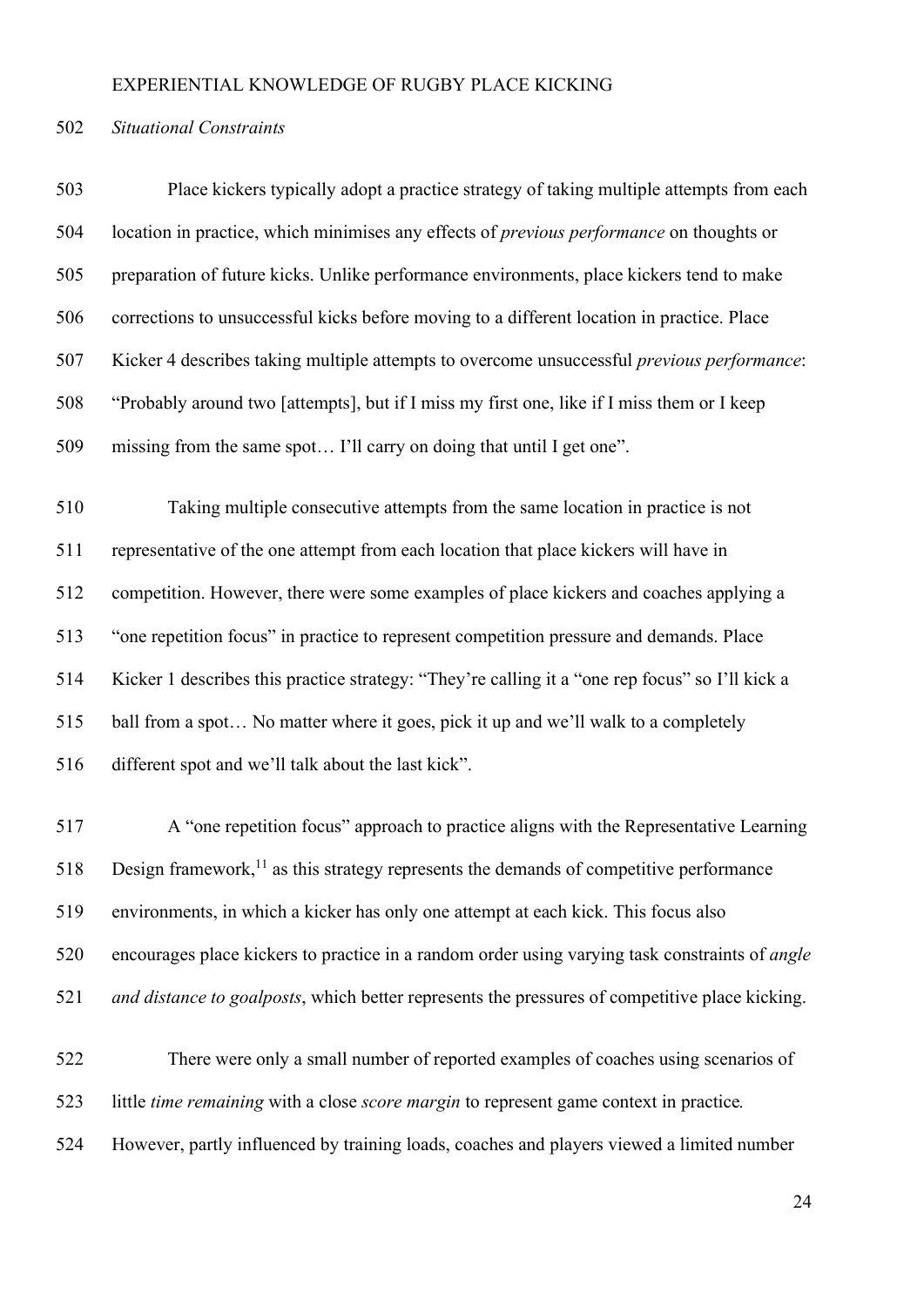| 525 | of place kicks in each session as a source of pressure. Limiting practice to a small number of  |
|-----|-------------------------------------------------------------------------------------------------|
| 526 | kicks, typically 10-12 each day, can increase pressure on the place kicker to perform           |
| 527 | successfully, similar to the pressure associated with limited <i>time remaining</i> in matches. |
| 528 | Coaches can also use scenarios of time remaining and score margin for place kicking in          |
| 529 | practice environments, as one coach explains:                                                   |
| 530 | "I would set the score, and say "right, so you've got 3 minutes left on the                     |
| 531 | clock until the end of the game", or just say "until half-time" and the score                   |
| 532 | is that you're 3 points down" or it could be "you're 8 points down", so it                      |
| 533 | is scenario based in what we're gonna face on a Saturday" (Coach 6).                            |
| 534 | Currently, as place kicking practice is typically isolated from simulated game                  |
| 535 | situations, place kickers regularly use scored competitions with other place kickers. However,  |
| 536 | coaches can also consider how to incorporate place kicking into team sessions. One coach        |
| 537 | reflects on place kicking practice:                                                             |
| 538 | "I can't quite get my head around how we spend so much time around the                          |
| 539 | pitch working incredibly hard to win penalties at scrum time, or win lineout                    |
| 540 | penalties, or march our way up the field to get points, and then spend so                       |
| 541 | little time actually executing that skill that gets you the points. There's no                  |
| 542 | point getting a penalty because you don't get anything for it, you have to                      |
| 543 | then kick the ball through the posts [to score points]" (Coach 5).                              |

# 544 Recommendations for Practice Design

545 Using an ecological dynamics framework, and recommendations from Representative 546 Learning Design, $11$  coaches are encouraged to incorporate the key constraints from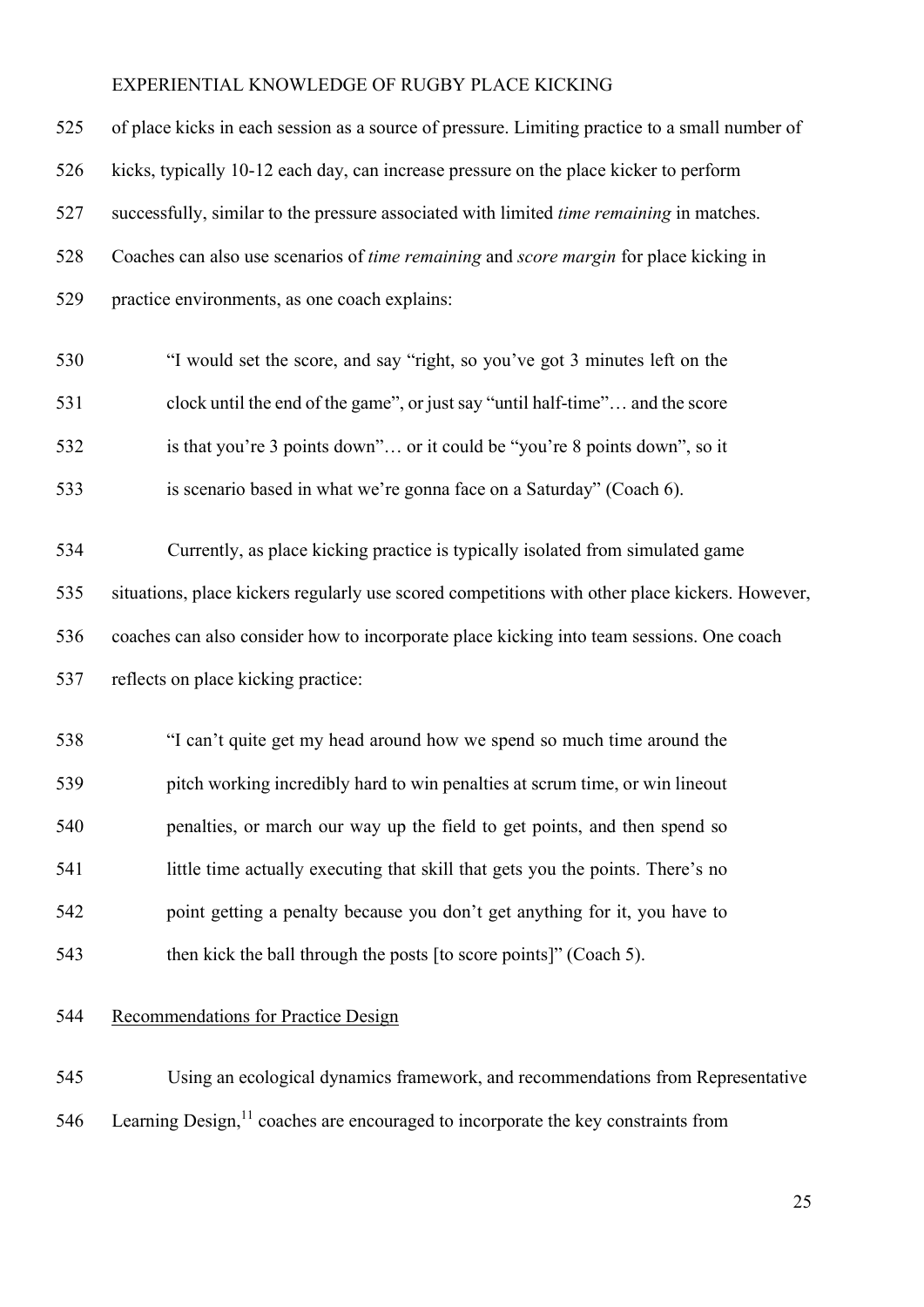547 performance environments identified in this study into practice environments. Focusing on 548 one attempt per kicking location can represent the random and unpredictable task constraints 549 of penalties and conversions. Place kicking coaches are encouraged to break up routines of 550 moving to set pitch locations in sequential orders at walking pace, and to prioritise putting 551 place kickers into areas of uncertainty by using randomised pitch locations which are 552 integrated into game-related activities.<sup>13,27</sup> Using varying pitch locations in practice can also 553 promote learning in metastable regions, where place kickers can develop adaptive movement 554 solutions. Coaches could also challenge place kickers following previous unsuccessful 555 performance in practice, by putting the following place kick in difficult pitch areas (e.g. 15 m 556 line).

557 One way which place kicking coaches could mimic individual constraints of acute 558 fatigue and expectation for success is to incorporate place kicking into game situations in 559 training, such as following a try, or as a penalty option. Traditionally, coaches will design 560 dynamic practice environments which include interactions between attacking and defending 561 players to shape representative affordances to pass, carry the ball, and score a try.<sup>13</sup> However, 562 typical team sessions do not include place kicking due to a perceived lack of time and the 563 focus on scoring tries. Given the importance of place kicking to the outcome of matches, and 564 the experiential knowledge identified in this study, this provides a strong rationale for 565 including place kicking in team practice sessions.

 $566$  Using the framework of Affective Learning Design, <sup>17</sup> coaches are encouraged to use 567 vignettes which represent expectation for success (i.e. meaningful consequences for a 568 successful or unsuccessful kick) which could induce emotions during practice. Potential 569 methods for representing expectation for success include a team forfeit (e.g. fitness related 570 forfeit) following unsuccessful place kicking performance in practice, and place kicking for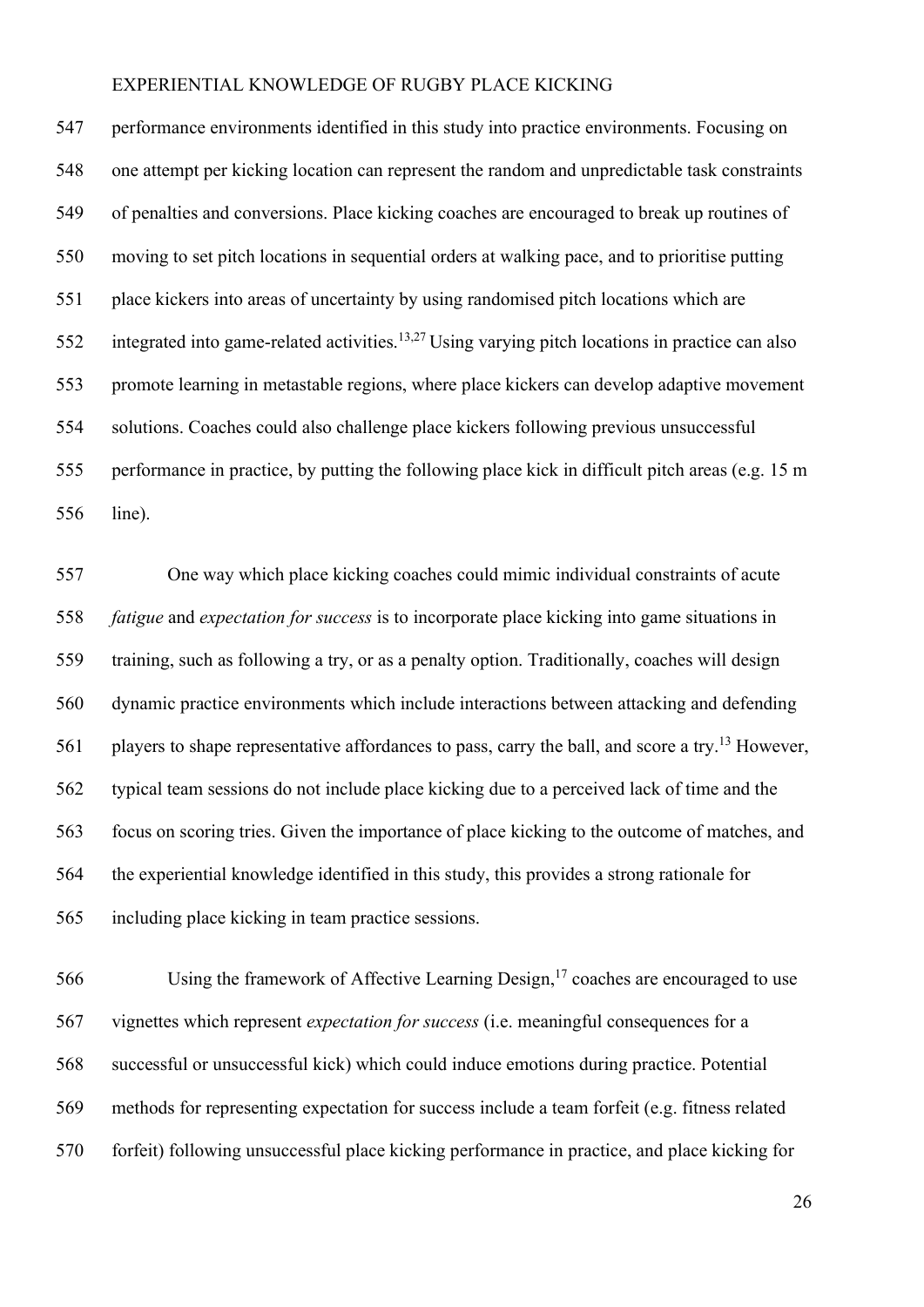571 points in gameplay situations where the winning team is rewarded. Identifying specific 572 situational constraints in performance environments (e.g. time remaining, score margin, 573 previous performance) can inform the design of specific vignettes in practice. Therefore, 574 coaches are encouraged to design place kicking practice environments with clear purposes 575 and consequences to avoid the dangers of athletes performing below competition intensity in 576 practice, which creates different thoughts, emotions and emerging perception-action  $577$  couplings.<sup>14</sup>

578 Conclusion

579 This study has explored and identified the key constraints that professional place 580 kickers and experienced place kicking coaches perceive to influence the difficulty of a place 581 kick. Through experiential knowledge, this study has also increased understanding of how 582 current place kicking practice environments represent these key constraints and makes 583 recommendations for representative practice design. Professional place kickers perceived 584 individual constraints, such as feelings of expectation for success, to influence their 585 perceptions of task difficulty in specific pitch locations (e.g. 15 m in from touchline). Place 586 kickers revealed experiences of unsuccessful previous performance, little time remaining and 587 close score margins, as situational constraints which influence perceptions of task difficulty 588 when preparing to place kick. Place kicking coaches and place kickers reported observations 589 of individual constraints (e.g. fatigue) and task constraints (angle and distance to goalposts) 590 influencing place kicking movement patterns. The novel insights gained from experiential 591 knowledge of professional place kickers and experienced place kicking coaches enrich 592 current understanding of key constraints on place kicking, which have only previously been 593 speculated about using statistical data from performance analyses.<sup>2-3, 12</sup>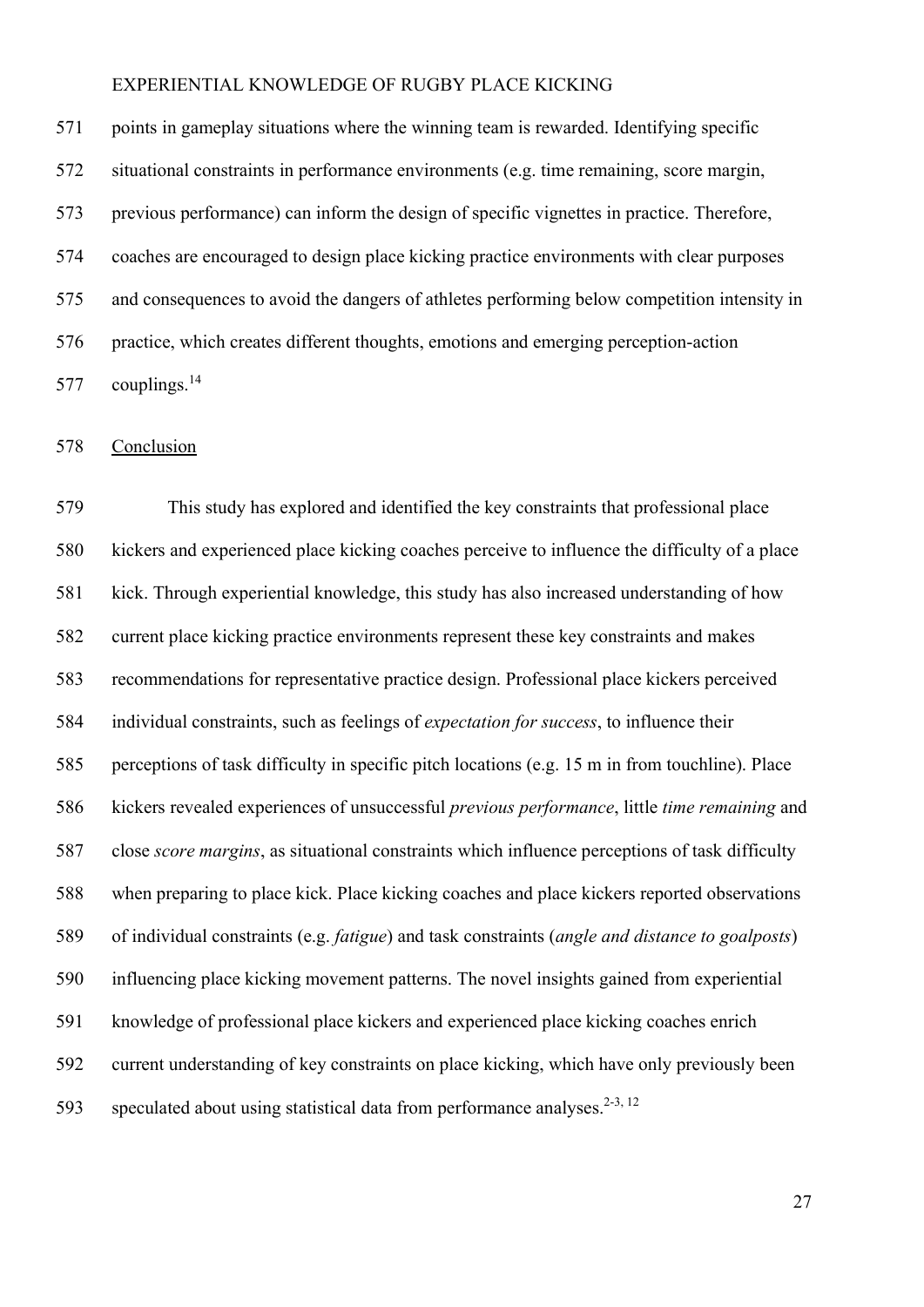| 594 | The findings of this study clarify the multiple interacting constraints that can               |
|-----|------------------------------------------------------------------------------------------------|
| 595 | influence a place kicker, such as task constraints (e.g. distance and angle to goalposts),     |
| 596 | environmental constraints (e.g. wind, weather, pitch, and crowd), individual constraints (e.g. |
| 597 | expectation for success and fatigue), and situational constraints (e.g. previous performance,  |
| 598 | score margin, and time remaining). The multiple interacting constraints highlighted in this    |
| 599 | study should be considered when designing practice environments. Coaches are encouraged        |
| 600 | to include place kicking in team sessions with relevant scenarios to represent the pressures   |
| 601 | and demands of place kicking in competitive performance environments.                          |
|     |                                                                                                |
| 602 |                                                                                                |
| 603 |                                                                                                |
| 604 |                                                                                                |
| 605 |                                                                                                |
| 606 |                                                                                                |
| 607 |                                                                                                |
| 608 |                                                                                                |
| 609 |                                                                                                |
| 610 |                                                                                                |
| 611 |                                                                                                |
| 612 |                                                                                                |
| 613 |                                                                                                |
| 614 |                                                                                                |
| 615 |                                                                                                |
| 616 |                                                                                                |
| 617 |                                                                                                |
| 618 |                                                                                                |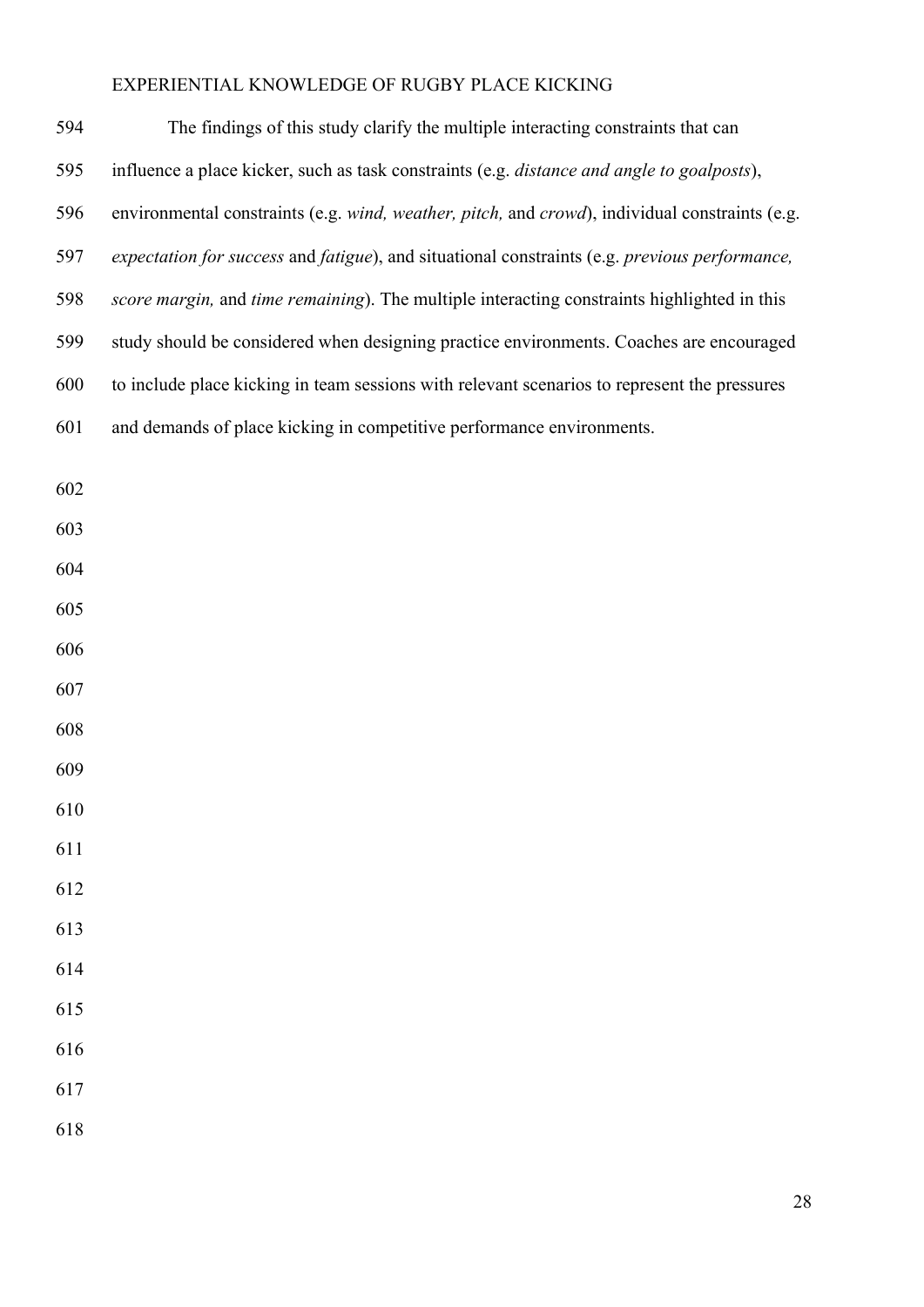| 619 |    | References                                                                                 |
|-----|----|--------------------------------------------------------------------------------------------|
| 620 |    | 1. Cao Z, Price J and Stone DF. Performance under pressure in the NBA. J Sports Econ       |
| 621 |    | 2011; 12: 231-252.                                                                         |
| 622 |    | 2. Pocock C, Bezodis NE, Davids K, et al. Hot hands, cold feet? Investigating effects of   |
| 623 |    | interacting constraints on place kicking performance at the 2015 Rugby Union World         |
| 624 |    | Cup. Eur J Sports Sci 2018; 18: 1309-1316.                                                 |
| 625 | 3. | Quarrie KL and Hopkins WG. Evaluation of goal kicking performance in                       |
| 626 |    | international Rugby Union matches. J Sci Med Sport 2015; 18: 195-198.                      |
| 627 |    | 4. Burnie L, Barratt P, Davids K, et al. Coaches' philosophies on the transfer of strength |
| 628 |    | training to elite sports performance. Int J Sport Sci Coach 2018; 13: 729-736.             |
| 629 |    | 5. Greenwood D, Davids K and Renshaw I. Experiential knowledge of expert coaches           |
| 630 |    | can help identify informational constraints on performance of dynamic interceptive         |
| 631 |    | actions. J Sports Sci 2014; 32: 328-335.                                                   |
| 632 |    | 6. Millar SK, Oldham AR and Renshaw I. Interpersonal, intrapersonal, extrapersonal?        |
| 633 |    | Qualitatively investigating coordinative couplings between rowers in Olympic               |
| 634 |    | sculling. Nonlinear Dyn. Psychol. Life Sci 2013; 17: 425-443.                              |
| 635 |    | 7. Phillips E, Davids K, Renshaw I, et al. Acquisition of expertise in cricket fast        |
| 636 |    | bowling: Perceptions of expert players and coaches. J Sci Med Sport 2014; 17: 85-90.       |
| 637 |    | 8. Newell KM. Constraints on the development of co-ordination. In: Wade MG and             |
| 638 |    | Whiting HTA (eds) Motor development in children: aspects of co-ordination and              |
| 639 |    | control. Dordrecht: Martinus Nijhoff, 1986, pp. 341-360.                                   |
| 640 |    | 9. Renshaw I and Gorman A. Challenges to capturing expertise in field settings. In:        |
| 641 |    | Baker J and Farrow D (eds) Handbook of sports expertise. London: Routledge, 2015,          |
| 642 |    | pp. 282-295.                                                                               |
| 643 |    | 10. Maloney MA, Renshaw I, Headrick J, et al. Taekwondo fighting in training does not      |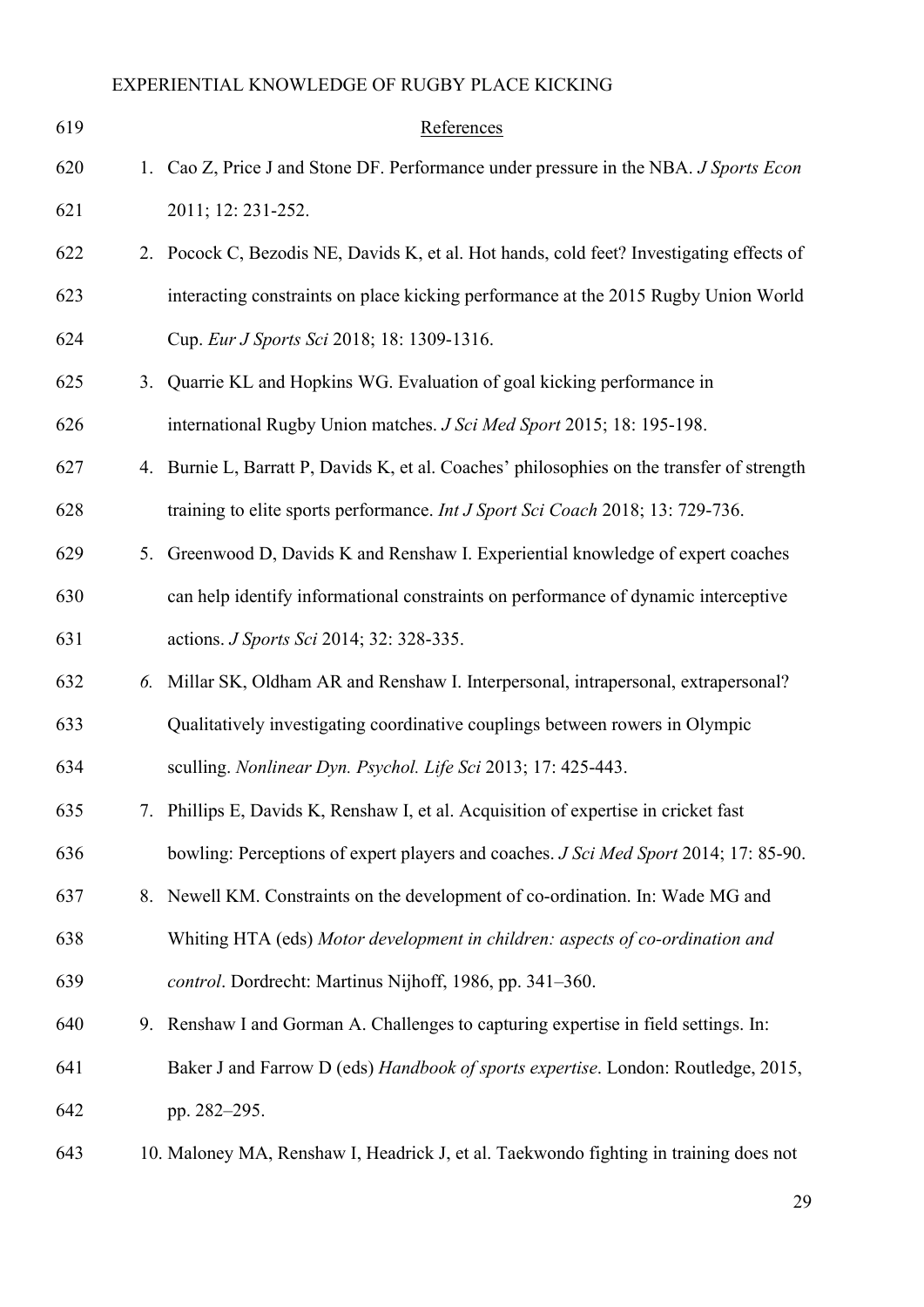| 644 | simulate the affective and cognitive demands of competition: Implications for            |
|-----|------------------------------------------------------------------------------------------|
| 645 | behavior and transfer. Front Psychol 2018; 9: 25.                                        |
| 646 | 11. Pinder RA, Davids K, Renshaw I, et al. Representative learning design and            |
| 647 | functionality of research and practice in sport. J Sport Exerc Psychol 2011; 33: 146–    |
| 648 | 155                                                                                      |
| 649 | 12. Nel J. Estimating success probability of a rugby goal kick and developing a measure  |
| 650 | for ranking Rugby Union goal kickers. S Afr J Res Sport Phys Educ Recreation 2013;       |
| 651 | 35: 133-142.                                                                             |
| 652 | 13. Passos P, Araújo D, Davids K, et al. Manipulating constraints to train decision      |
| 653 | making in Rugby Union. Int J Sport Sci Coach 2008; 3: 125-140.                           |
| 654 | 14. Renshaw I and Chow JY. A constraint-led approach to sport and physical education     |
| 655 | pedagogy. Phys Educ Sport Pedag 2019; 24: 103-116.                                       |
| 656 | 15. Jackson RC and Baker JS. Routines, rituals, and rugby: Case study of a world class   |
| 657 | goal kicker. Sport Psychol 2001; 15: 48-65.                                              |
| 658 | 16. Bezodis NE, Atack A and Winter S. The biomechanics of place kicking in Rugby         |
| 659 | Union. In: Nunome H, Hennig E and Smith N (eds) Football Biomechanics. London:           |
| 660 | Routledge, 2018, pp. 24-35.                                                              |
| 661 | 17. Headrick J, Renshaw I, Davids K, et al. The dynamics of expertise acquisition in     |
| 662 | sport: The role of affective learning design. Psychol Sport Exerc 2015; 16: 83-90.       |
| 663 | 18. Sparkes AC and Smith B. Qualitative research methods in sport, exercise, and health: |
| 664 | From process to product. London: Routledge, 2014.                                        |
| 665 | 19. Braun V and Clarke V. Using thematic analysis in psychology. <i>Qual Res Psychol</i> |
| 666 | 2006; 3: 77-101.                                                                         |
| 667 | 20. Patton MQ. Two decades of developments in qualitative inquiry: A personal,           |
| 668 | experiential perspective. Qual Social Work 2002; 1: 261-283.                             |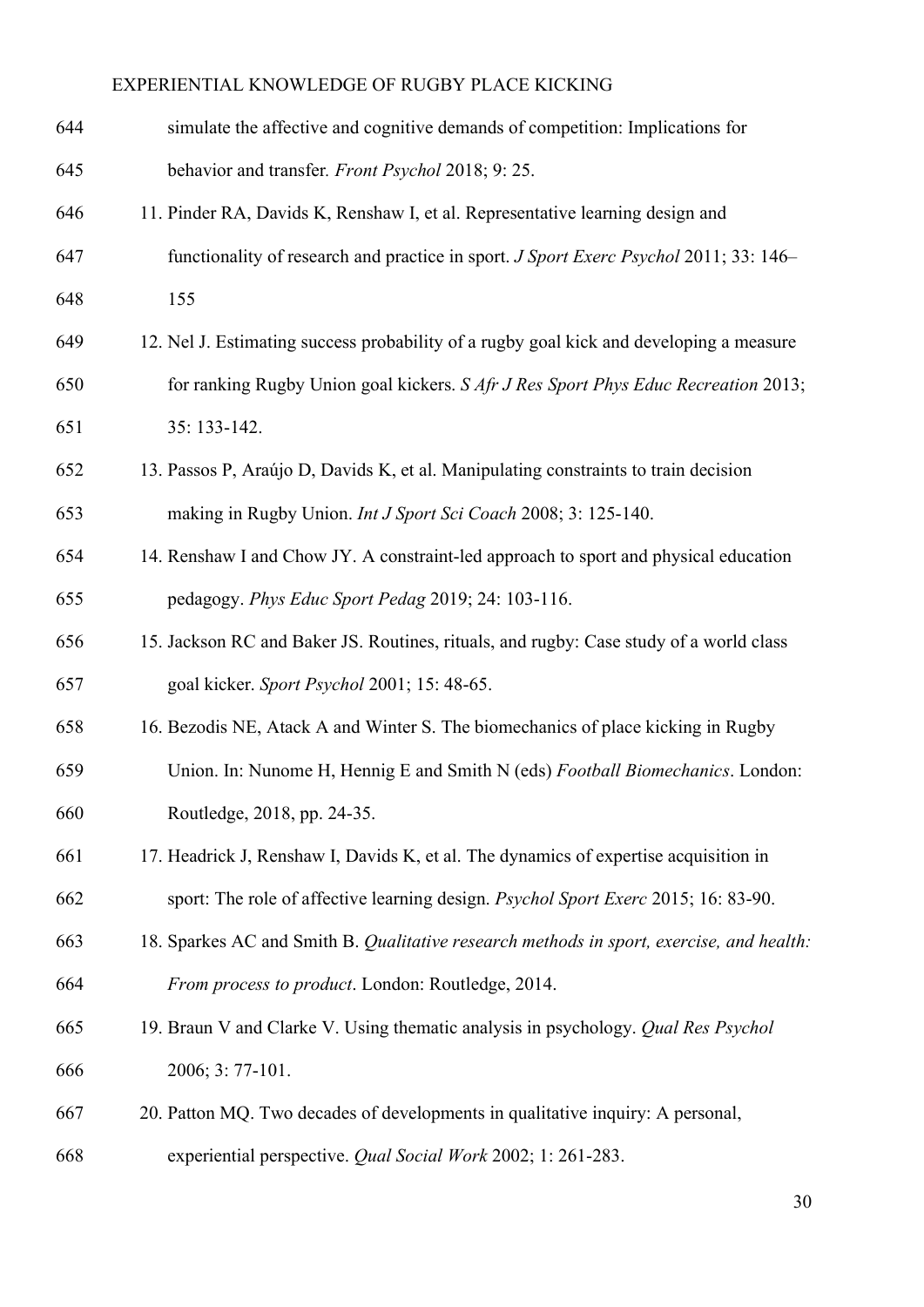- 669 21. Tracy SJ. Qualitative quality: Eight "big-tent" criteria for excellent qualitative 670 research. Qual Inq 2010; 16: 837-851.
- 671 22. Hill DM and Shaw G. A qualitative examination of choking under pressure in team 672 sport. Psychol Sport Exerc 2013; 14: 103-110.
- 673 23. Hodge K and Smith W. Public expectation, pressure, and avoiding the choke: A case 674 study from elite sport. Sport Psychol 2014; 28: 375-389.
- 675 24. Hristovski R, Davids K, Araújo D, et al. How boxers decide to punch a target:
- 676 Emergent behaviour in nonlinear dynamical movement systems. J Sports Sci Med
- 677 2006; 5: 60-73.
- 678 25. Pinder RA, Davids K and Renshaw I. Metastability and emergent performance of 679 dynamic interceptive actions. J Sci Med Sport 2012; 15: 437-443.
- 680 26. Bernstein NA. The co-ordination and regulation of movements. Oxford: Pergamon 681 Press, 1967.
- 682 27. Hanton S, Wadey R and Mellalieu SD. Advanced psychological strategies and anxiety 683 responses in sport. Sport Psychol 2008; 22: 472-490.
- 684 28. Correia V, Carvalho J, Araújo D, et al. Principles of nonlinear pedagogy in sport
- 685 practice. Phys Educ Sport Pedag 2019; 24: 117-132.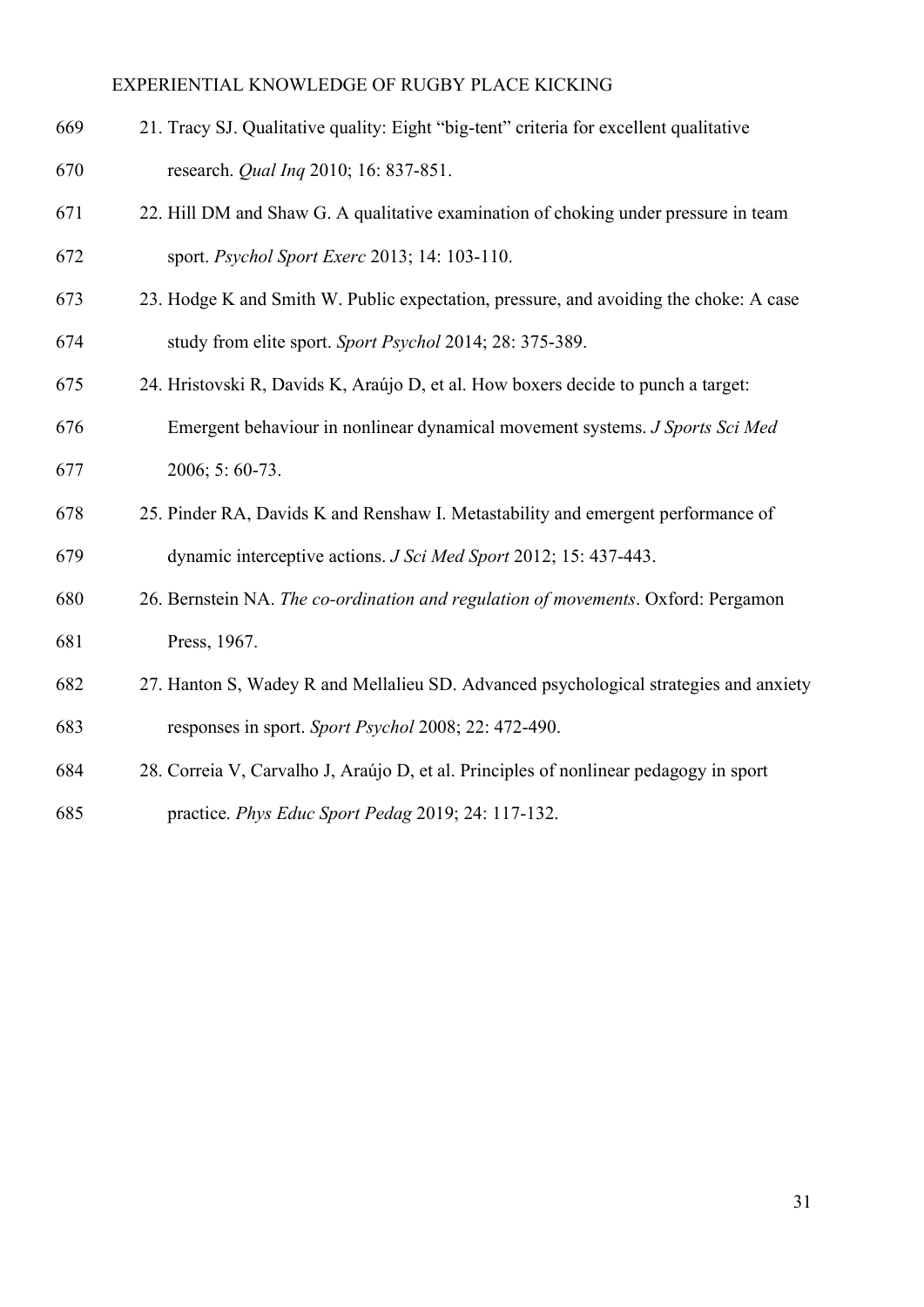# Interview Guide for Place Kickers

# 1. Career History

| <b>QUESTION</b>                                           | <b>PROBE</b>                                                                                            | <b>AIM</b>                              |
|-----------------------------------------------------------|---------------------------------------------------------------------------------------------------------|-----------------------------------------|
| Could you tell me a<br>little about your<br>rugby career? | How many years have you been playing Rugby<br>Union and how much of this has been as a<br>professional? | How much<br>experience<br>does the      |
| Could you tell me a<br>little about your                  | How many years have you been kicking<br>penalties and conversions?                                      | individual have<br>of place<br>kicking? |
| place kicking<br>career?                                  | Could you give an overview of your main<br>responsibilities in the team?                                |                                         |
| What is your role<br>within your current<br>team?         |                                                                                                         |                                         |

## 2. Practice

| Could you describe<br>your current<br>training, specifically $\cdot$<br>for place kicking?  | Could you describe your current pre-match<br>preparations for place kicking?<br>Have your pre-match preparations changed over<br>the years?<br>How many hours a week do you practice place<br>kicking?<br>How (and when) do you practice in training<br>$\bullet$<br>sessions? | How do kickers<br>currently<br>practice place<br>kicking, and<br>how was this<br>shaped by<br>developmental<br>experiences? |
|---------------------------------------------------------------------------------------------|--------------------------------------------------------------------------------------------------------------------------------------------------------------------------------------------------------------------------------------------------------------------------------|-----------------------------------------------------------------------------------------------------------------------------|
| How have your<br>preparations for<br>kicks developed<br>since you first<br>started kicking? | Why do you prepare for place kicking situations<br>using your current techniques?<br>How does your current training differ from your<br>training in the past?<br>What are your memories of your first<br>experiences of kicking?                                               |                                                                                                                             |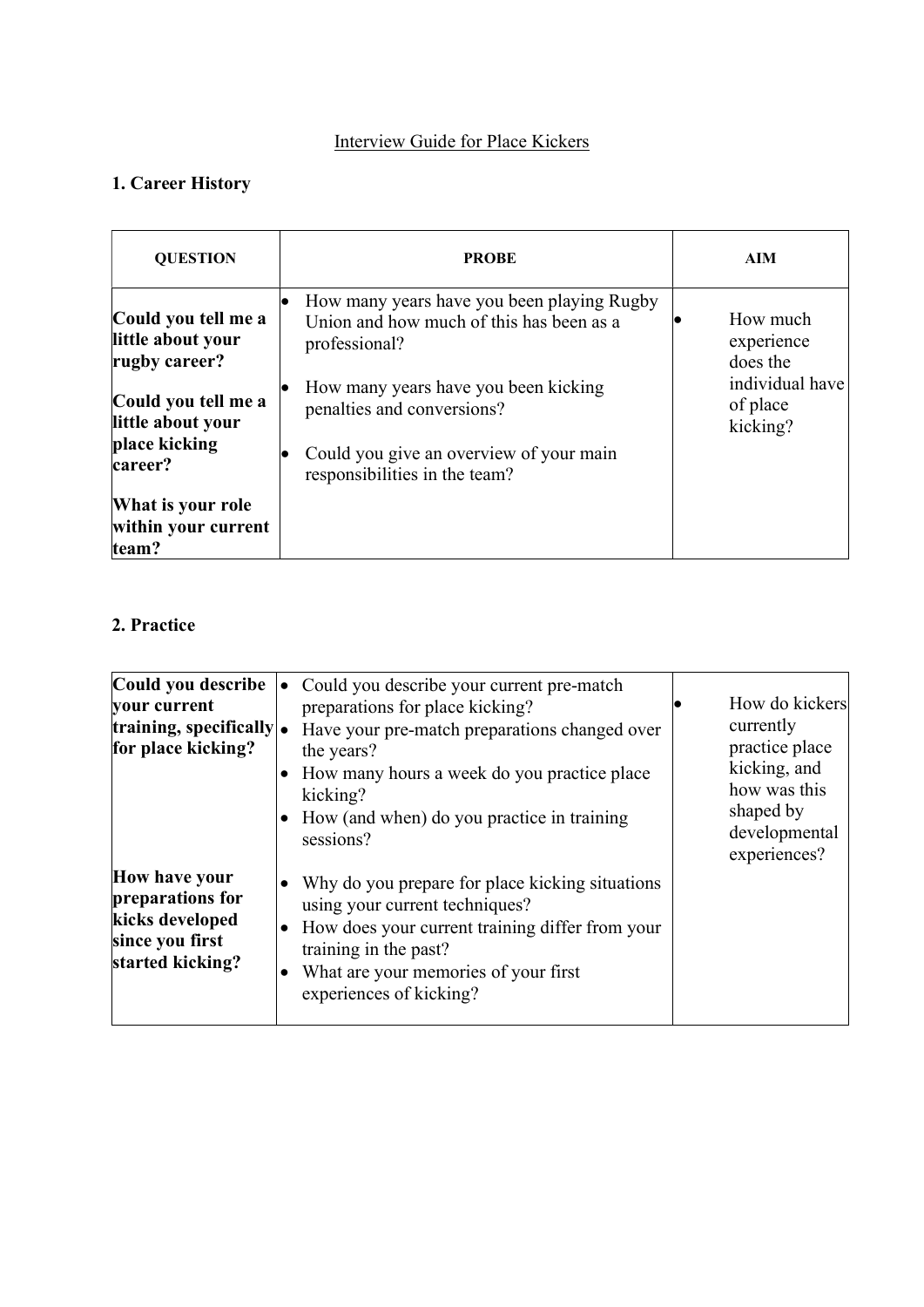# 3. Place Kicking Success Percentages

| On average, do you •                 | Do you know your kicking success percentage                                                     |                                 |
|--------------------------------------|-------------------------------------------------------------------------------------------------|---------------------------------|
| know how many                        | this season?                                                                                    | What impact                     |
| kicks you tend to<br>take per match? | How does this compare to your kicking success<br>$\bullet$<br>percentage in previous season(s)? | does the<br>outcome of a        |
|                                      | Do you consciously keep score of your kicks<br>during the match?                                | previous kick<br>have on the    |
|                                      | Have you had experiences of being on a run of<br>successful kicks?                              | preparation for<br>a subsequent |
|                                      | Could you describe how it feels when you have<br>successfully kicked several kicks in a row?    | kick?                           |
|                                      | Does your approach to a kick change when you<br>have been kicking successfully?                 |                                 |
|                                      | • On the other hand, have you had experiences of<br>missing consecutive kicks?                  |                                 |
|                                      | Does your approach to a kick change when you<br>have missed your previous kick(s)?              |                                 |
|                                      | Do you reflect or think about missed kicks<br>during matches?                                   |                                 |

# 4. Experience of Competitive Place Kicks

|                      | What are the key features that make these kicks  |                  |
|----------------------|--------------------------------------------------|------------------|
| <b>From your</b>     | difficult?                                       | What are the key |
| experience of place. | Could you describe your own experiences of       | variables that   |
| kicking, could you   | approaching difficult kicks?                     | influence the    |
| describe the most    | Do you approach every kick with the same         | difficulty of a  |
| difficult kick/kicks | routine?                                         | place kick?      |
| possible within      |                                                  |                  |
| your kicking         |                                                  |                  |
|                      | Do you prefer kicking in certain situations?     |                  |
| range?               | From your experiences, could you recall a        |                  |
|                      | situation in which you felt under elevated       |                  |
|                      | pressure to successfully convert a kick?         |                  |
|                      | Are there any experiences in which you have      |                  |
| Are there specific   |                                                  |                  |
| situations in which  | been distracted from your routine?               |                  |
| you feel kicks are   | Before preparing for each kick, do you think     |                  |
| more important?      | about the current score of the match?            |                  |
|                      | When preparing for a kick, do you think about    |                  |
|                      |                                                  |                  |
|                      | your responsibility to the team to score points? |                  |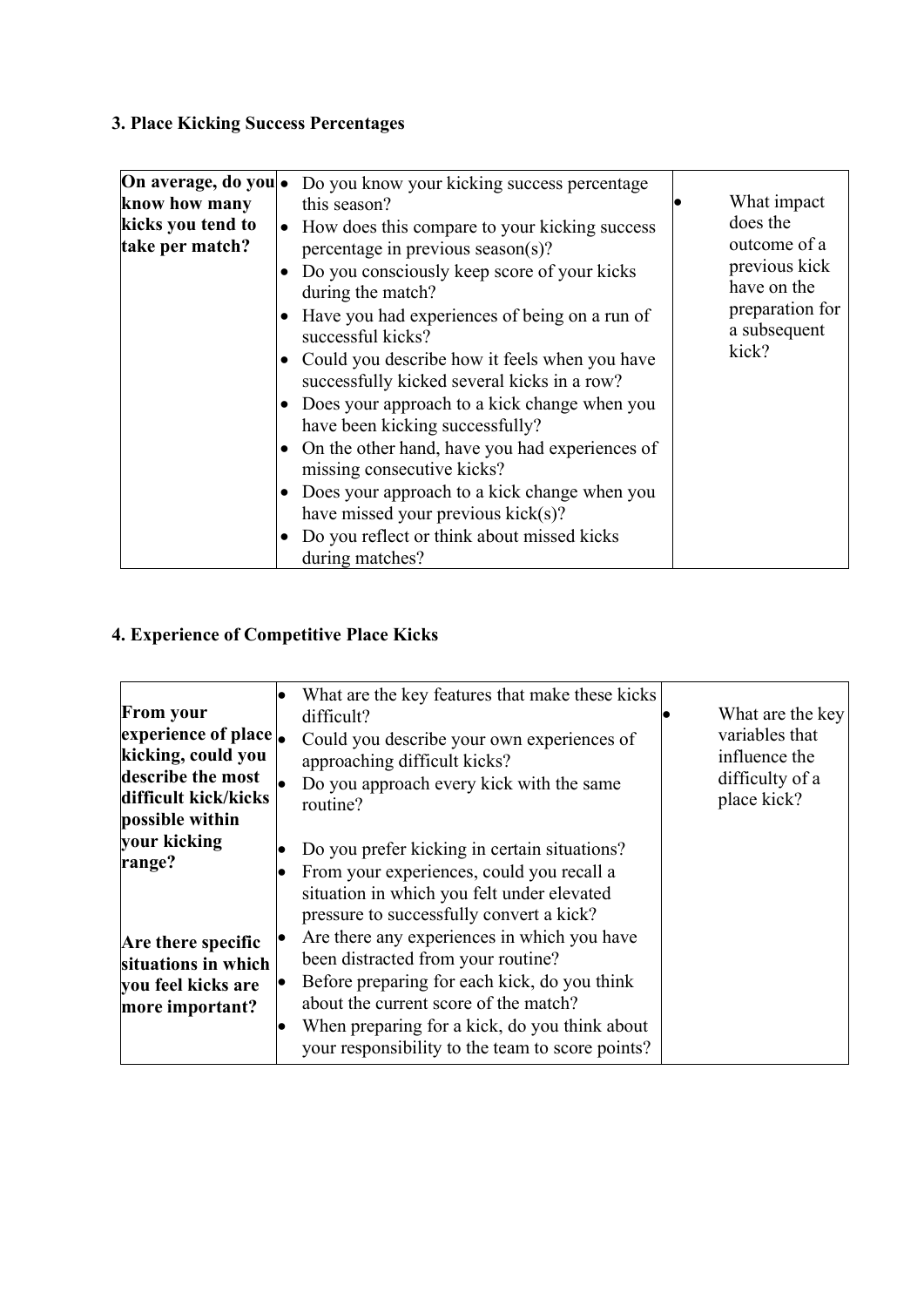# 5. Overall Contribution of Place Kicking

| How important<br>do you think         | • Has the importance of place kicking in Rugby<br>Union changed in recent years? | How important                          |
|---------------------------------------|----------------------------------------------------------------------------------|----------------------------------------|
| place kicking is<br>to the outcome of |                                                                                  | does the kicker<br>feel place          |
| matches?                              |                                                                                  | kicking is to<br>the match<br>outcome? |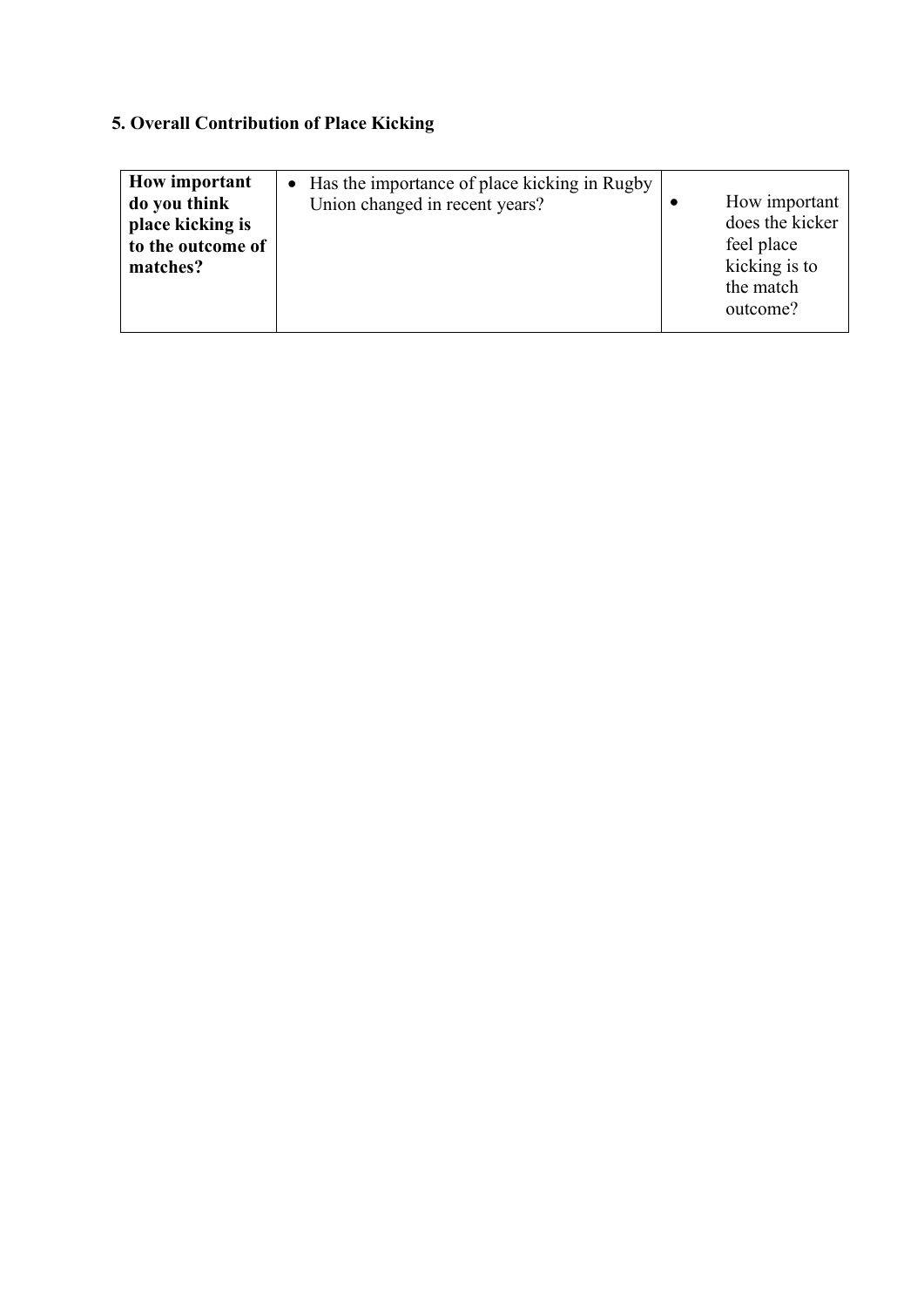# Interview Guide for Place Kicking Coaches

# 1. Career History

| <b>QUESTION</b>                                                       | <b>PROBE</b>                                                                                                                                                                                                                 | AIM                                                        |
|-----------------------------------------------------------------------|------------------------------------------------------------------------------------------------------------------------------------------------------------------------------------------------------------------------------|------------------------------------------------------------|
| Could you tell me a<br>little about your<br>rugby coaching<br>career? | Were you playing rugby prior to becoming<br>a coach, and at what level?<br>Could you tell me a little bit about how you<br>first got into coaching?<br>What experiences and qualifications do you<br>have in coaching rugby? | How much and<br>what experience<br>does the coach<br>have? |
| What is your<br>current role at the<br>club?                          | Do you have any specific training or<br>qualifications in coaching kicking?<br>Could you explain what the main roles of<br>your job as a coach are?                                                                          |                                                            |

## 2. Practice

| In your own<br>words, could you<br>describe the most<br>important aspects<br>for coaching place<br>kicking? | How do you develop these aspects in your<br>practice sessions?<br>Why is practice designed in this way?<br>How do you practice for difficult kicks in<br>training?<br>Could you give an overview of your | How do coaches<br>currently train<br>place kicking?                |
|-------------------------------------------------------------------------------------------------------------|----------------------------------------------------------------------------------------------------------------------------------------------------------------------------------------------------------|--------------------------------------------------------------------|
|                                                                                                             | instructions for a pre-match preparation?<br>Which technical aspects of a kick typically<br>contribute to an unsuccessful kick?<br>How do you provide feedback to your                                   | How do coaches<br>prepare their<br>kickers for<br>difficult kicks? |
|                                                                                                             | kickers following unsuccessful kick(s)?                                                                                                                                                                  |                                                                    |